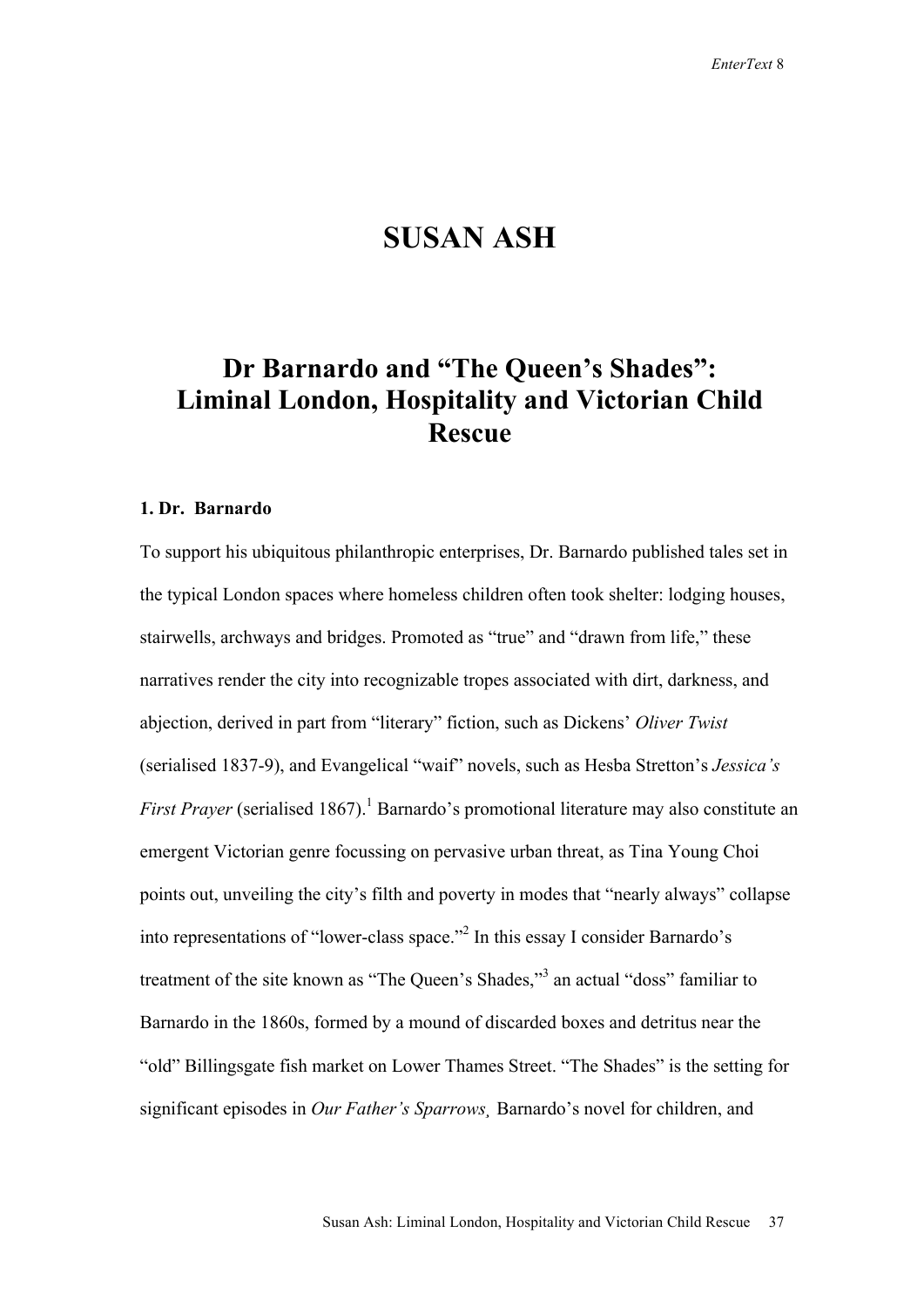"God's Guiding Hand,"<sup>4</sup> a short autobiographical narrative in which Barnardo accounts for the beginning of his career and his highly individual practices as a child reformer.

Barnardo promoted his work as continuous and pervasive, declaring that by "DAY ... we train, teach, visit, preach, and sometimes write," and by "NIGHT we visit lodging houses, interview policemen" to "seek and find" children "in the most unlikely places."<sup>5</sup> Recent research has focused on Barnardo's repressive policies and practices, informed by a penchant for melodramatic self-promotion.<sup>6</sup> I will argue, however, that Barnardo's writing suggests a more ambivalent relationship with the London "waif." *Our Father's Sparrows* depicts an opportunity for hospitality between children that indicates Barnardo's capacity to recognise and even admire the agency and generosity practiced *between* London's poorest children. In contrast, "God's Guiding Hand," represents an invasive reformer who penetrates deeply, even scandalously, *into* the liminal crevices of London's East End and lives of children. My discussion draws on Jacques Derrida's illumination of hospitality to demonstrate how the force that makes Barnardo's power both benevolent and dreadful is related to conflicted authority associated with the rights of the "host" and the impossible obligations inherent in hospitality itself. In short, I will argue that the two narratives set in "The Shades" raise crucial questions about thresholds, about borders between inside/outside, animate and inanimate, indeed between human and not-human. I will demonstrate how "the Shades" operates as a powerful trope in which human sensations, corporal bodies and architectural detritus merge to reflect fears regarding the stability of the wider, English social body.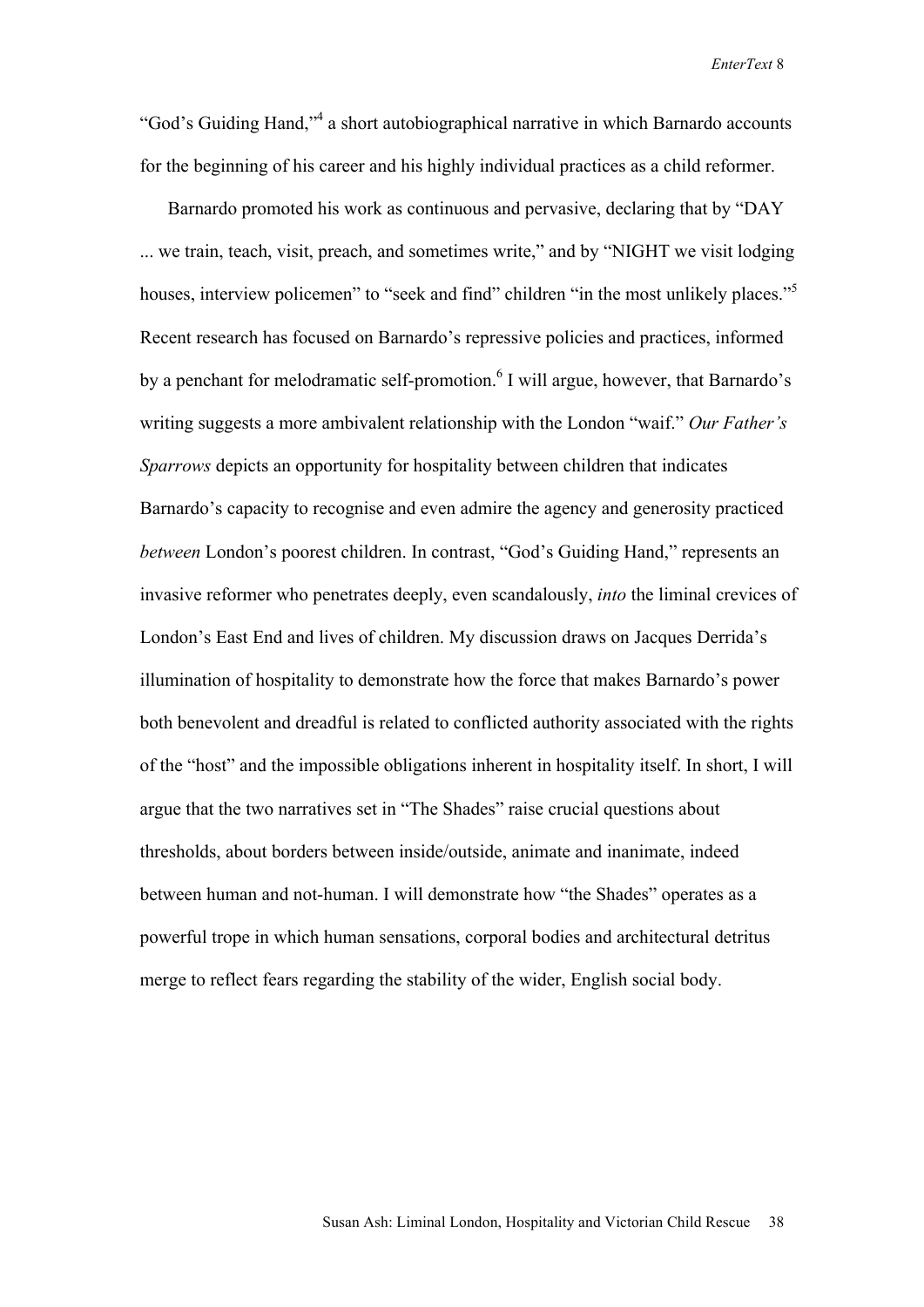#### **2. Orphans, Waifs and Arabs**

*Our Father's Sparrows* tells the story of two newly orphaned children, twelve year old Tom and his ten year old sister Nell, who walk from Portsmouth to London. As essentially middle-class children by birth (their mother had disobeyed her family and married well beneath her class), Tom and Nell are poor candidates for survival on the streets of London, where each East End "refuge" proves more threatening than the last. A lodging house on their first night is crowded with "boisterous laughter and profane talk," filling them with "sheer terror."<sup>7</sup> The children shift from stone doorsteps on Mint Street, to "stone recesses" under London Bridge, to an archway by the side of Fishmongers Hall, "where the great stone steps lead down to Lower Thames Street," down "dark, damp steps" into a space "where they might creep and hide." Here groups of older boys, fully "accustomed to the streets," whistle, jeer and jostle the two orphans.<sup>8</sup> The narrative constructs a veritable map of stone cold places in London, through Long Acre, James Street, Covent Garden, into the dark shadows of the market where eventually Tom and Nell creep into an empty hogshead. The children do not realise until morning that the barrel already shelters another child, "Carroty Sue," an experienced eleven year old "waif and stray," who becomes their guide and protector throughout the first half of the narrative.

Carroty Sue acts as a touchstone for Barnardo's stratified conception of "classes" of street children.<sup>9</sup> Her wiry "rough head of unkempt red hair," "shrill voice," bare feet, head and arms (despite the extreme cold) visibly contrast with the more sombre and tidy Tom and Nell.<sup>10</sup> Sue is a "restless," "wild creature," one of the "gutter-snipes" whose "ceaseless pranks and roguish tricks" had already frightened Tom and Nelly since arriving in London.<sup>11</sup> Nevertheless, Sue's moral character elevates her over at least two other "classes" of "city arabs" in the novel. Although street smart, she neither scams nor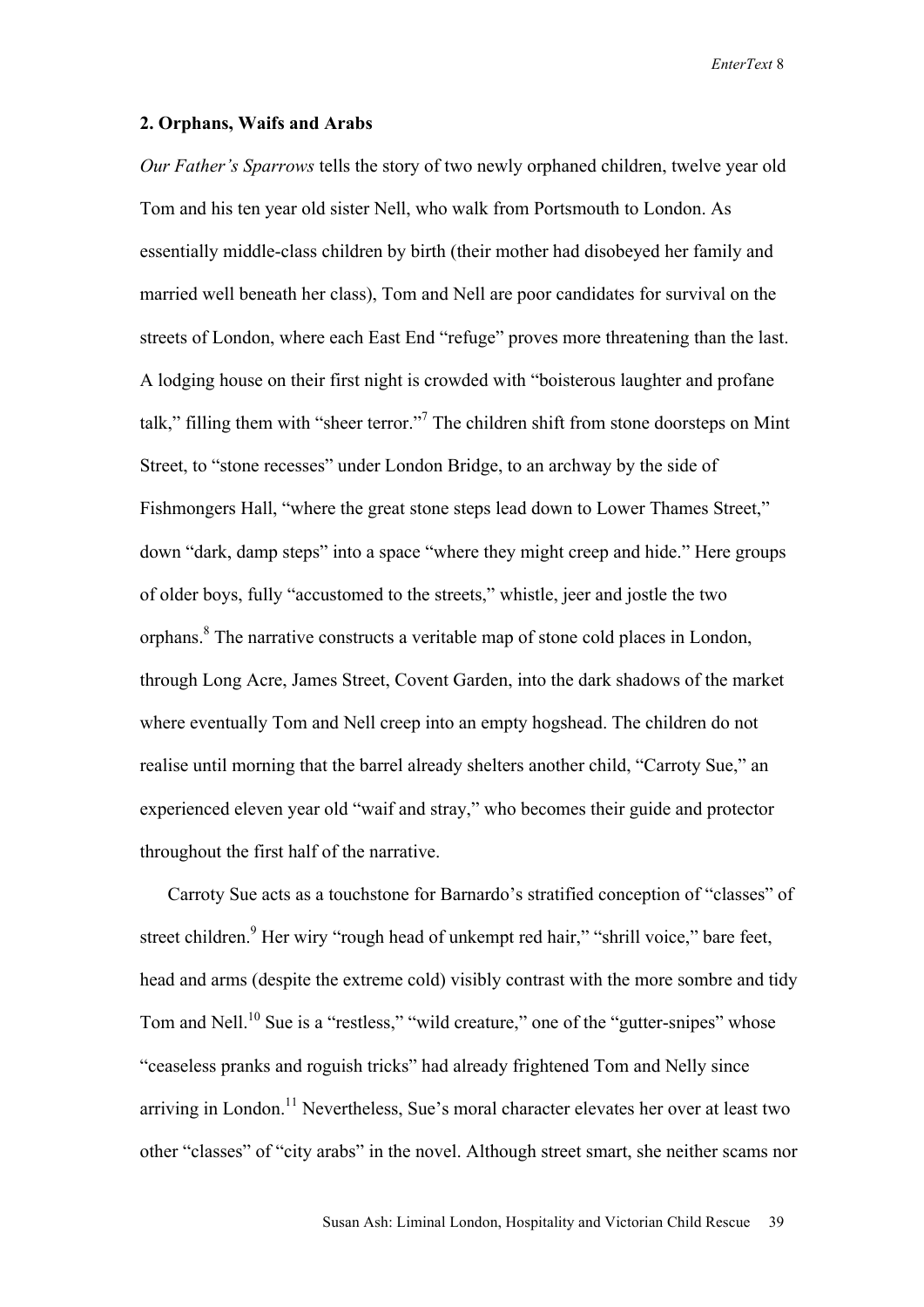abuses others. She demonstrates initiative by teaching Tom and Nell to pawn clothes and obtain "browns," capital for a street-vendor enterprise selling watercress, providing profits which the children share equally. Such actions positively differentiate Carroty Sue from the "arab" gangs of children exhibiting the "gaunt, wolfish look" of extreme hunger and neglect, who fight "as savagely as dogs" over "a morsel of fish, halfdecayed and blackened."12 The novel emphasises both the sub-human status of these racialised "arab" boys as well as their basis in facts: a footnote in the novel assures child readers that Barnardo himself had often witnessed such bestial behaviour in the streets.<sup>13</sup> Such passages indicate fears about how boundaries between human and animal have slipped to create the English urban "savage" who is neither fully human nor completely animal. Barnardo characteristically constructed this desperate "class" in terms that breach categories between animal and human, referring in numerous articles to the waif as a "specimen of the 'genus' of 'Street Arab.'"14 In effect, Barnardo's "genus" classifies the waif not just as a subordinate species, but as an altogether other entity, building on the link in the Victorian imagination between itinerancy and savageness firmly in place at least since Henry Mayhew published London *Labour and the London Poor* in the early 1850s and coined the term, "vagabond savage," for those subservient to "sensation and the animal faculties."<sup>15</sup>

Barnardo's writing suggests his ongoing ambivalence towards the slippery "grade" of criminal street child. Promotional literature circulated his policy to refuse children "tainted" with crime, despite the ever-present catch-phrase, "no destitute child refused admission." At the same time, he expressed admiration for the waif boys who resisted his entreaties to enter his Homes. Accounts which are not altogether critical permeate his writing, describing boys, for example, who preferred the "restless free life" of roaming over confinement,"16 or those who liked "an impish lark."17 In *Our Father's*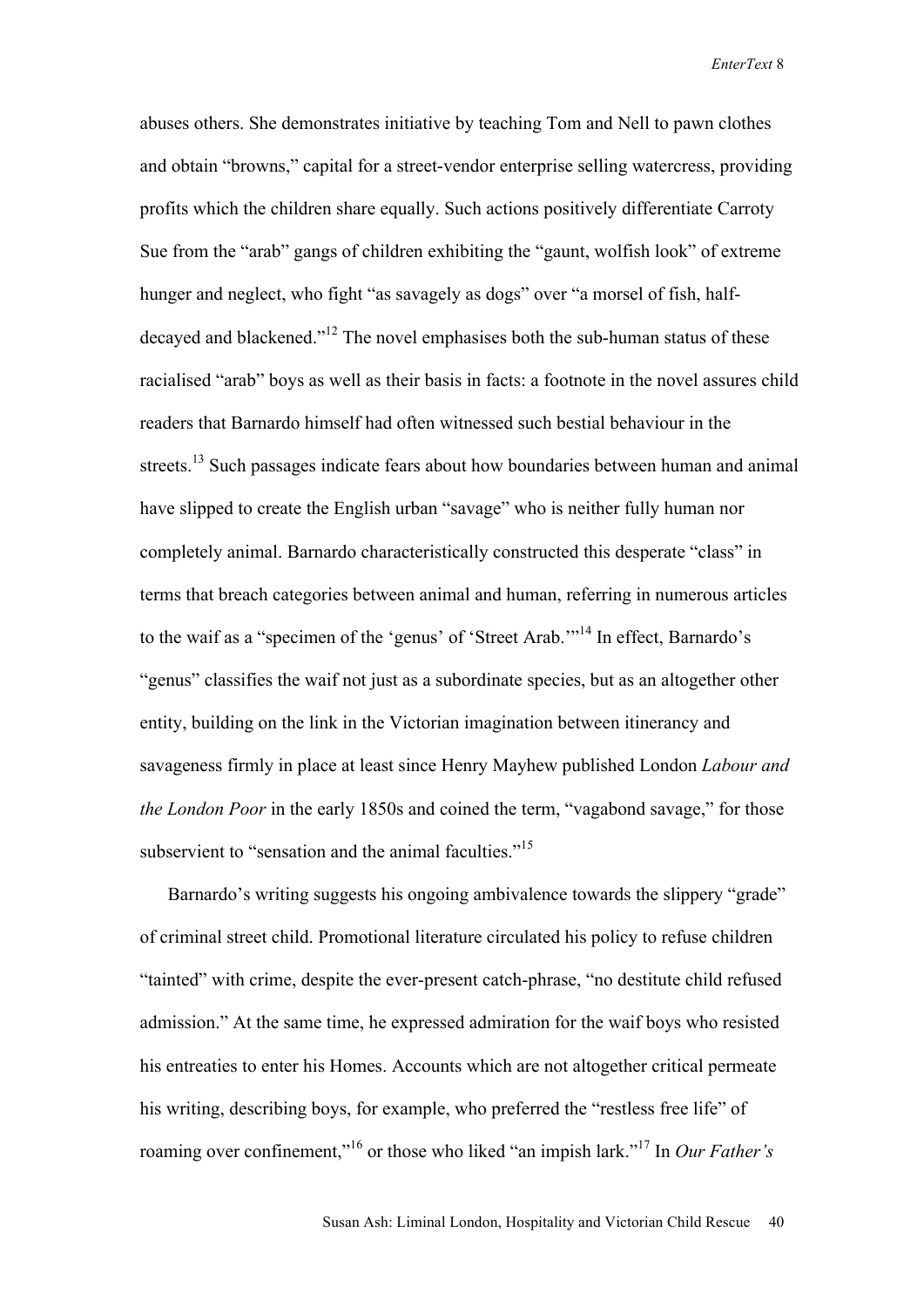*Sparrows*, this larrikin role is played out by a fourth significant child, Punch, a young thief introduced as he robs Tom and Nelly.<sup>18</sup> With his gang who "look up" to him as the "nearest approach to a hero,"19 Punch lives well (if sporadically) and, as a measure of his success, is resoundingly robust. The narrator describes Punch as a braggart of "unholy deeds," whose "utter profane words" could not be printed in the context of children's fiction.<sup>20</sup> Nevertheless, Punch is treated as redeemable, with innate qualities "recognised" by the novel's Evangelical reformer's special gift in physiognomy. Barnardo himself seems to have thrived on the self-imposed challenge to differentiate between classes based on what he perceived as his highly developed skill in reading the physiognomic signs.<sup>21</sup> He claimed only a two percent "failure" rate in his dealings with over 50,000 children.<sup>22</sup> Of these "scourings of the street," he wrote, even the most "ferocious expression" and "roguish leer" needed only a short time in Barnardo's care for "the lines" of "physiognomy" to undergo a "complete metamorphosis."23 Thus, Barnardo presents both himself and, as we shall see, his narrative alter ego in *Sparrows*, Pelham, as uniquely gifted in consistently sustaining their own physical and moral boundaries while in direct contact with corrupted bodies and language exemplified by characters such as Punch.

Rachel Ablow has argued that for the Victorians emotions functioned as an epistemological tool,<sup>24</sup> which Our *Father's Sparrows* exemplifies, linking all the "city" arabs" emotionally by their excessive displays of bravura and cheerfulness. Of course, Evangelicalism operated as a legitimate mode for bringing emotion into the public sphere, and as an Evangelical, Barnardo's cues toward appropriate religious belief and emotional expression are coded through his commitment to the "religion of the heart," where fervour and tears could denote genuine religious experience.<sup>25</sup> The appropriate expression of emotion is crucial not just to the genuinely converted, but also the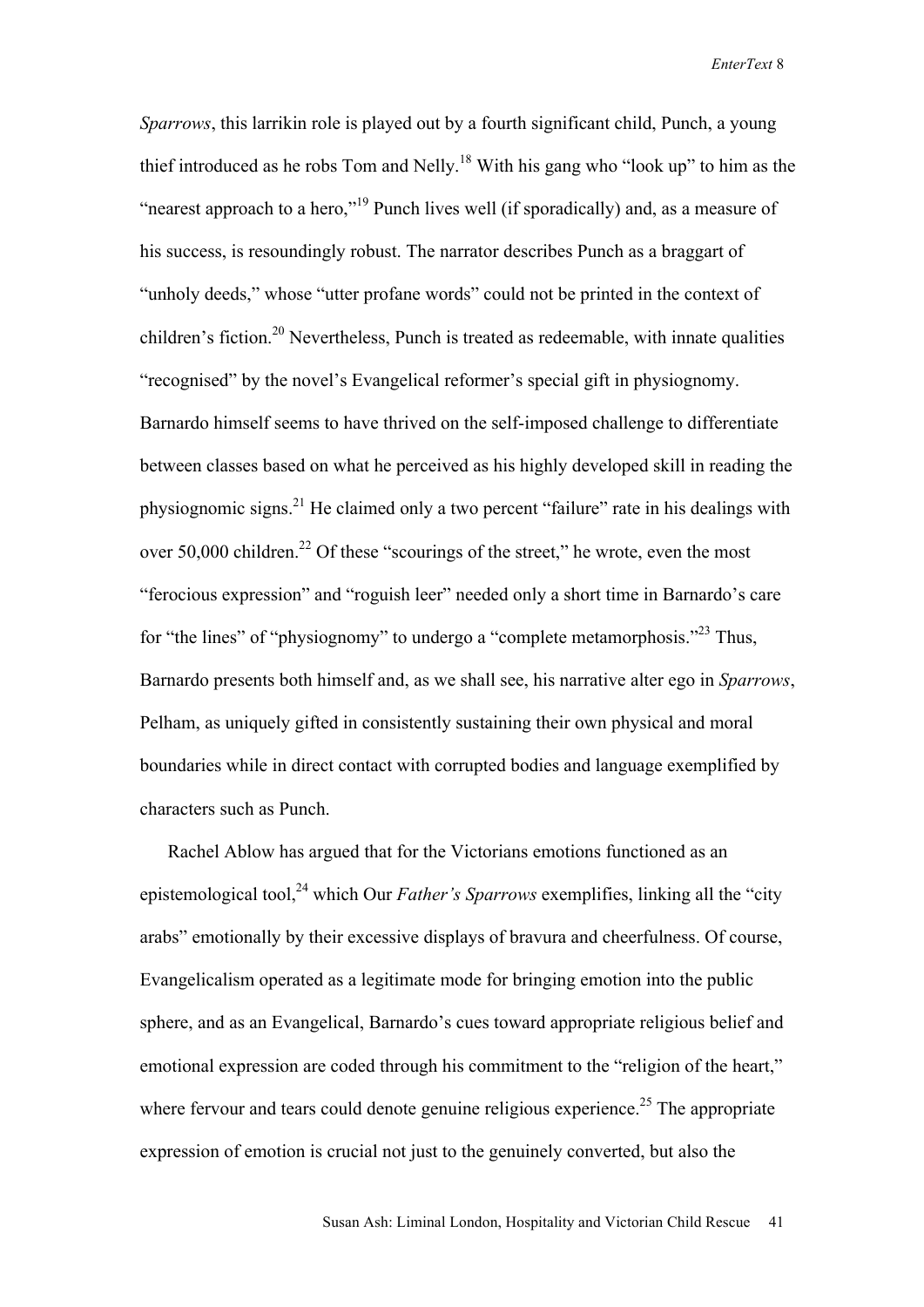potentially redeemable individual. Thus, while Sue's hardy "loud" demeanour may align her with the "street Arab," she also demonstrates a capacity to be "touched," moved to pity by the sight of a less fortunate child, Nelly, who "aroused in her heart as much pity as she was capable, and made her assume a softer, and gentler manner" that ultimately indicates her capacity for redemption.<sup>26</sup> Punch is firmly entrenched in the criminal category, yet he too operates as a redeemable interface between all three "classes" through his capacity to feel both empathy and remorse. Once "moved" by Nell's "fair face with its sweet expression," Punch tries to redress his crime of theft by guiding the novel's child rescuer, Pelham, in his search to locate the children.<sup>27</sup> Predictably, Punch will relinquish the criminal life and enter the reformer's Homes, eventually to emerge a fully-fledged working "citizen."

Nell is obviously borrowed from sentimental fiction and Dickens's *Old Curiosity Shop*, operating as a mute cipher to "move" the best of the street children to desire and seek redemption. Barnardo deploys these carefully constructed models of correct and incorrect emotionality to evoke similar emotional responses in his readers, in order to form communities through tenderness and a strong sense of human and civil responsibility that will act out of Christian love.28 Like Harriet Beecher Stowe, whom he admired and emulated, Barnardo sought to elicit "right feeling" from his readers not for its own sake, but to generate participation in highly specific fundraising activities and volunteer work. Tears on their own, however, were of little practical use to child rescue initiatives, and Barnardo insisted spontaneous emotive actions were counterproductive. Rather than one-off gifts, he privileged regular donation inspired by the "touching scenes" of his stories and the privileged reformer's "manifest adaptability" for the work.<sup>29</sup> Indeed, Barnardo represents perhaps the most pervasive example of individual-inspired philanthropy on a global scale in the late Victorian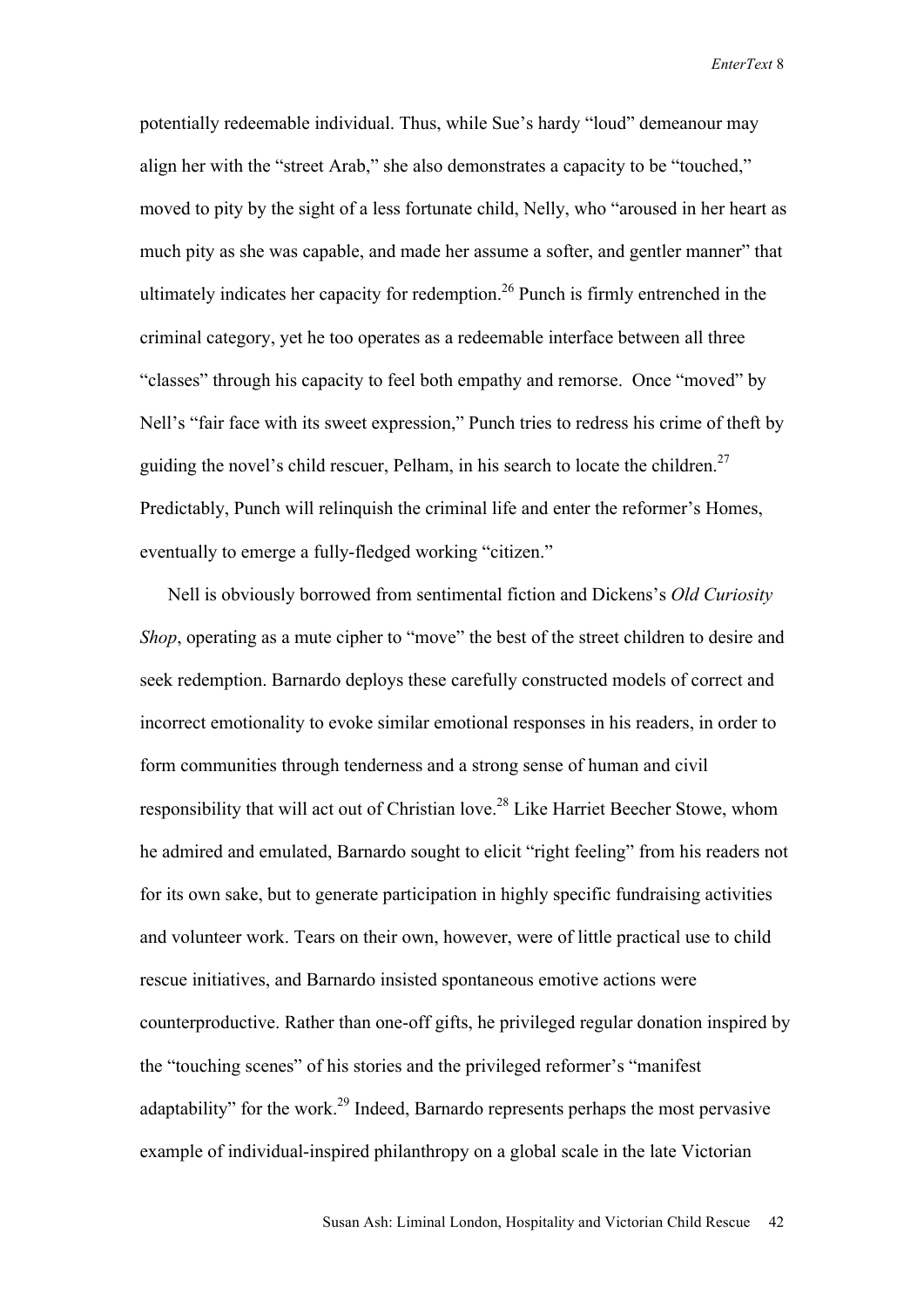period.30 It is this notion of community to which I turn now, comparing Carroty Sue's spontaneous but fragile generosity to the professional reformer's version of "hospitality."

#### **3. Thresholds, Hosts and Hospitality**

For Derrida, hospitality's very possibility lies in thresholds, the liminal sites where its practical conditions are negotiated. He writes at length about hospitality's double imperative. On the one hand, hospitality implies an *unconditional welcome*: where anyone may enter as a guest and the guest's right to hospitality is absolute. On the other hand, hospitality also involves a necessarily *conditional welcome*, contingent upon answers to questions such as: Who are you? Where do you come from? Why have you come here? Are you willing to abide by the rules of the host? The guest's entry depends upon compliance: on identifying oneself and accepting the conditional rules. Every event in which hospitality is at stake requires the careful negotiating between these two poles. I will argue that interactions between "waifs" and "reformers" in the events associated with "The Shades" demonstrate exactly this conundrum, raising issues associated with hospitality and philanthropy that reflect, but also exceed, a single practitioner such as Barnardo. To make this argument, I will briefly tease out the oppositional character of hospitality.

Derrida argues that hospitality involves a "contract" between host and potential guest in which the first act of violence is the interrogation upon arrival at the threshold.<sup>31</sup> For Derrida this "foreigner" is "someone with whom, to receive him, you begin by asking his name; ... to guarantee his identity, as you would a witness before a court."<sup>32</sup> Thus, by already introducing circles of conditionality, the host who interrogates at the threshold "delimits the place of hospitality and maintains authority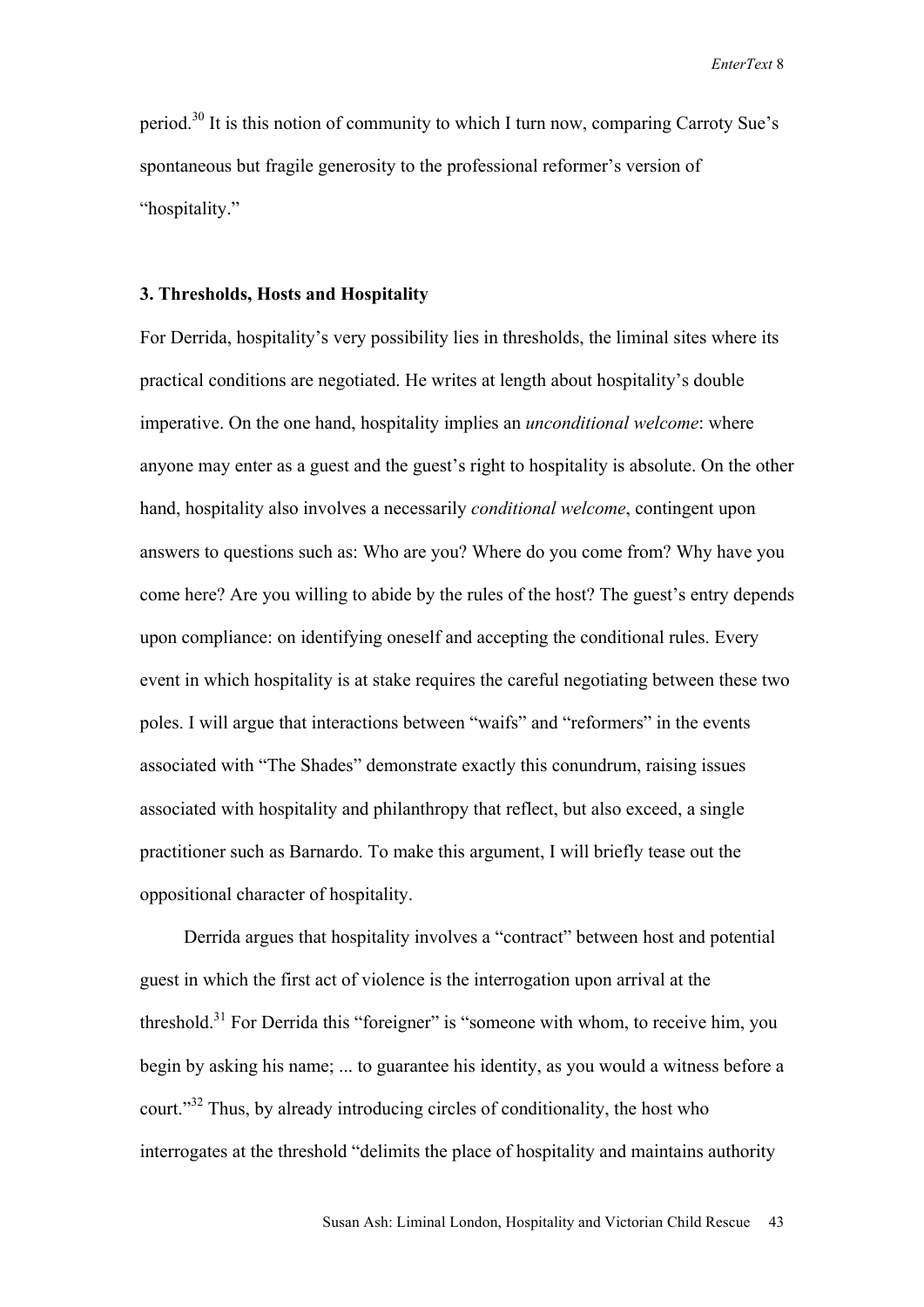over it," a restriction that Derrida says is the very "condition of the gift" of hospitality itself.<sup>33</sup> In the context of Victorian philanthropy, this liminal moment at the threshold is all important because what follows will either be the invitation to come in or stay out. Furthermore, the permission to enter inevitably will be followed up in the form of reciprocal obligations between host and guest. As Derrida says, it is never a "straightforward extension of an individual right" for either host or guest.<sup>34</sup> Negotiating the right to "relief" is, of course, fundamental to Victorian practices of state and religious-based charity. From the start, Barnardo took great pains to broadcast globally the policies which he believed differentiated his Homes from practices associated with the New Poor Laws which had underpinned workhouse relief since 1834 and religiousbased charity monitored by the Charity Organisation Society from 1869. Support from these sources was predicated on "worthiness" and a policy of less eligibility; in other words, any indoor aid was conceived and designed as punitive deterrence.

In principle and in practice, Barnardo detested the Workhouse which, he wrote, "stamped" the "pauper child" with the "brand of his pauperism in huge barrack workhouses" where "all the inmates lost their rights and individuality, and became machine-turned figures."<sup>35</sup> The "little pauper," he continued, was "dressed in a hideous uniform" and "trained as one in a hundred or a thousand." He or she "was never mothered, never loved, never individualised. He was fed, clothed, and educated by contract...." Crucial for my argument here, he argued that the boys "had neither moral fibre nor physical stamina;" girls became the "prey of the destroyer, recruits in the black army of the lost." In one workhouse alone he claimed that all eighty girls domiciled there had "gone out to service" and yet "*every one* of them was on the streets!"36 In contrast to the "loving" family or Barnardo Home, the workhouse failed to "individualise" child "inmates." Far from hospitable, the institution operated by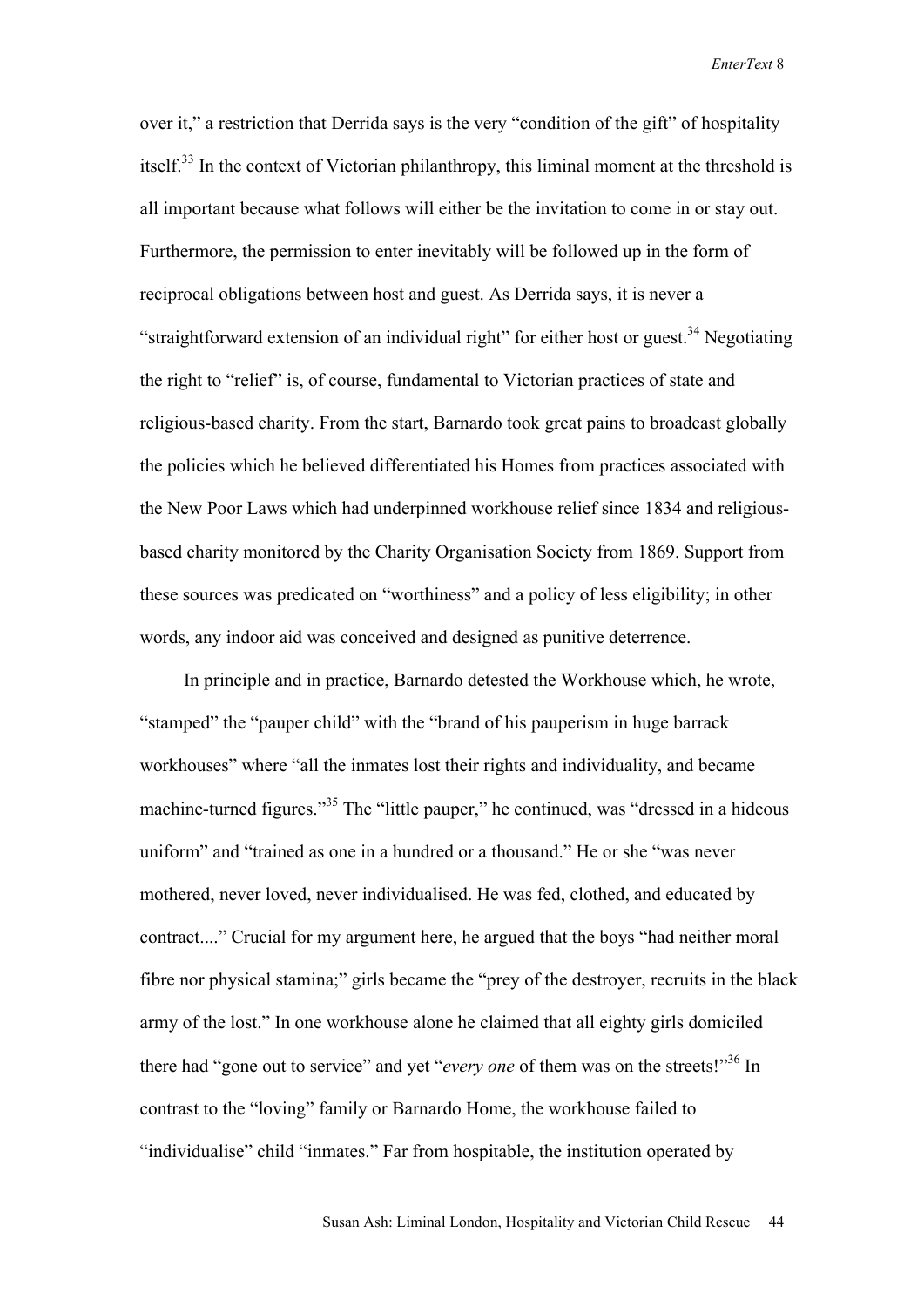"contract" rather than any feeling. According to Barnardo, the workhouse barrack system lacked the crucial, fine divisions both spatially and socially which inspire and control human emotion. Thus, any support predicated upon the policy of punitive deterrence eliminated natural emotions from children to the detriment of the national, social body's well-being. Barnardo advocated the "Cottage system," especially for girls, that emulated Christian home and domesticity, with a mother figure and girls of all ages domiciled in small bedrooms as if sisters. Barnardo accounted for his decision to build his Girls' Home (opened July 1876) in Barkingside, well beyond London's city parameters at that time, in "How I Retrieved a Blunder." He wrote that the nature of conversations overheard between "girl savages" in his early barrack accommodation (1870-73) were "shocking in the extreme, appalling in their revelations of neglect, degradation, and even bestiality," ultimately motivating his desire to virtually excise girls from mass housing associated with the East End. Without the control of boundaries in small family groups, Barnardo argued that a girl did not develop any natural capacity to empathise; as an "untutored savage," she had "no imagination... she was incapable of putting herself in another's place."37 Thus, barrack accommodation, without fixed borders and firmly divided spaces, blunted emotionality, consequently to decrease moral stature.

I am arguing that in offering shelter in such a way that only the most desperate would accept its terms, workhouse accommodation reflects hospitality's divided etymology, its [Latin] roots to both hospitality and hostility as articulated by Derrida. Derrida examines the lexicon of related concepts that clusters around this opposition: the patron/host who "receives," welcomes, offers the gift of "home," as opposed to what is fundamentally at stake, that is, remaining "master" and protector of the home (city, state). Derrida crucially asks: *must* hospitality necessarily "consist in interrogating the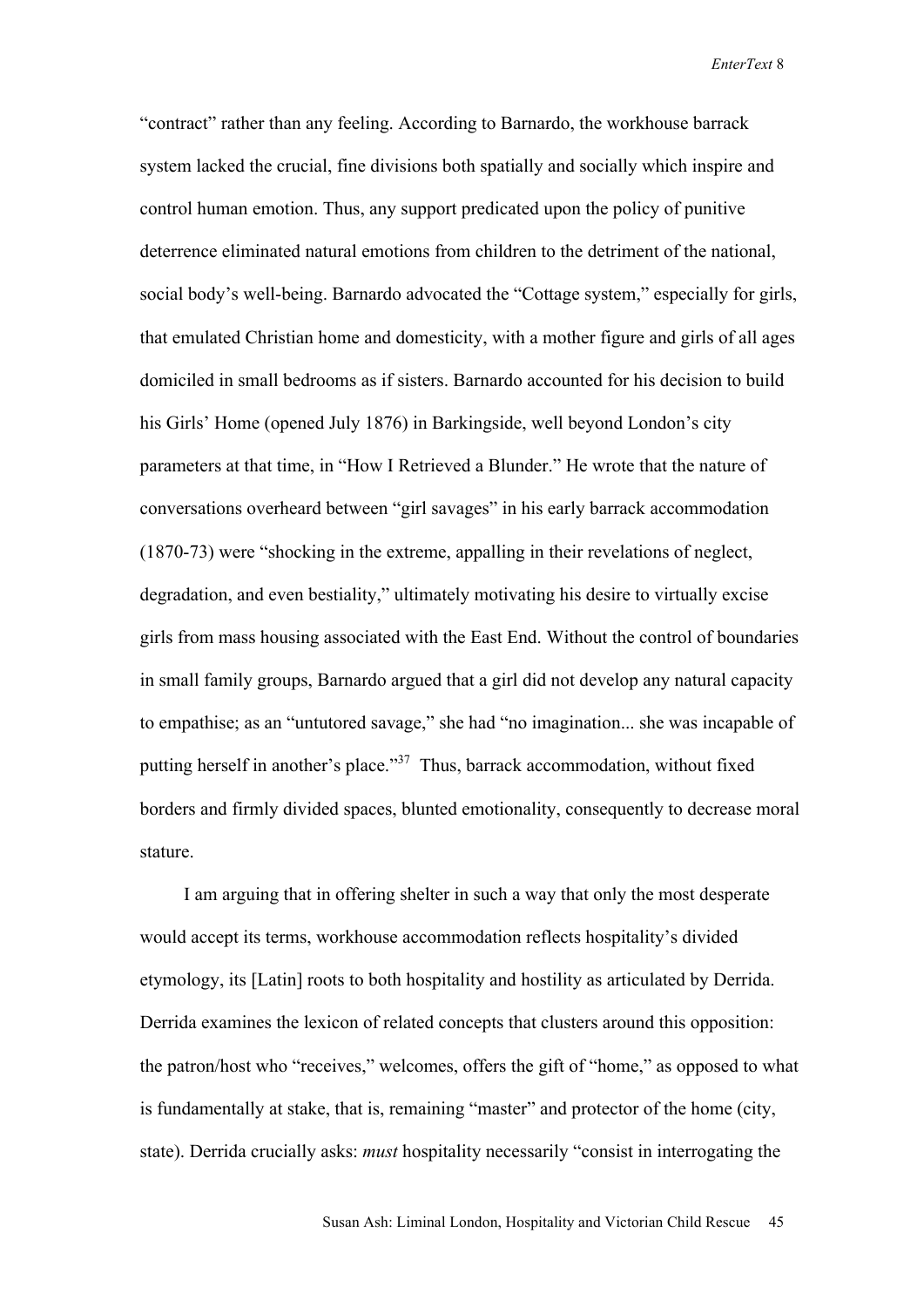new arrival?"<sup>38</sup> He asks if it is "more just and more loving to question or not to question?" raising a crucial point in the context of philanthropic shelter.<sup>39</sup> Dr. Barnardo vehemently differentiated himself in the mid-Victorian charity marketplace, first in London (and eventually globally) by his pronounced policy to admit all destitute children. His identifying brand was the "ever open doors;" a trompe l'oeil effect painted onto the doors of the Stepney Home that survived well into the twentieth century.40 *Our Father's Sparrows* reiterates Barnardo's premise to admit children "…at any hour of day or night" without "recommendation, voting, money payments, or any of those other conditions so common in such institutions, and which are often found ... to cause additional trial and suffering among the very class for whose benefit they are established."41 However, the implication that Barnardo's Homes accepted children without question is far from actual practice. Children's stories were rigorously investigated by a crew of Barnardo's professional beadles. Furthermore, doors may have been "open" but neither Barnardo nor Pelham remain at the thresholds, as hosts waiting to admit (or exclude) visitants; rather they fashion their child reformer role as intrepid anthropologist-explorer.<sup>42</sup> For example, accompanied by his "native informant" Punch, Pelham undertakes "investigations" of a "most searching kind" in the deep of the night in courts, alleys, empty market places, and in the "shelving river foreshore," anywhere the street "arab" takes hidden shelter. $43$  In both his novel and non-fiction, Barnardo's language reflects his perception of vigorously active philanthropy, using words such as "find" "catch" "snatch" (abduct, steal) to describe his practice as opposed to the more passive terms: welcome, receive, accept.<sup>44</sup> Indeed, he conceived (and promoted) his own actions "not under the shelter of the law," but as the "*philanthropic abduction pursued as a fine art –* an art painfully acquired by years of laborious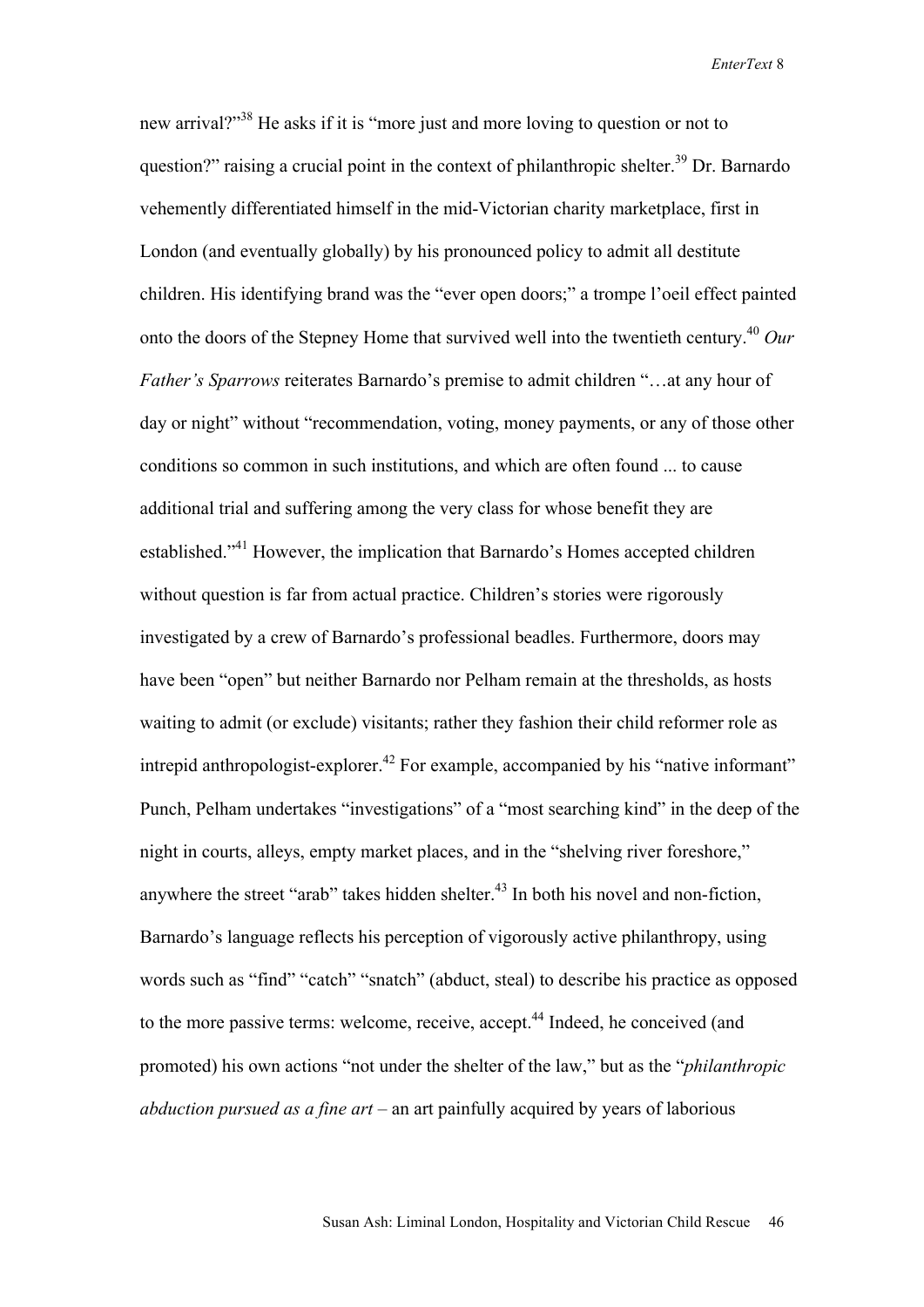effort."45 Barnardo claimed that he had the "*moral* law" on "his side." Here Barnardo privileges "duties" over "rights."46

In short, Barnardo legitimates his authority, admitting no impediments (including legal) to either his physical or social mobility, as he inserts himself into the lowest and highest ranks of the English class structure throughout his career. He presents himself as being equally comfortable with the inhabitants of common lodging houses as in the company of Royalty, who officially opened the Girls' Home and attended annual general meetings. Although his late night "trawling" certainly decreased over the years, we know he continued to organise late night investigations throughout London.<sup>47</sup> In 1898, for example, he describes his practice to "cut up the great metropolis into districts" and "allot" one to each individual worker, including himself, so that "no place that night" would go "unvisited." He describes a virtual "invasion" throughout all of London "inspecting" with "vigilance" doors, staircases, cellars, market places and packages, barge holds, Thames embankments, indeed "every hole and cranny" that was "used habitually as a refuge."<sup>48</sup>

In his practice as peripatetic "child catcher," Barnardo claimed to be unconstrained by middle-class "sensitivity": routinely over time taking in stride the sights and language that he claimed the more delicate sensibility could not bear. He decried the reformer who based conclusions on short sojourns, who produced "sensationalist" accounts and "random statements" without extensive first-hand knowledge of the actual children or their parents in situ.<sup>49</sup> In contrast, Barnardo typically played variations on the theme of sustained (heroic) contact and the capacity to "bear" details "too revolting" to print, stressing that his narratives were not intended "merely to excite" his readers' emotions, but written to express "the dread realities of the life with which we are brought into contact day after day."50 His rhetoric is couched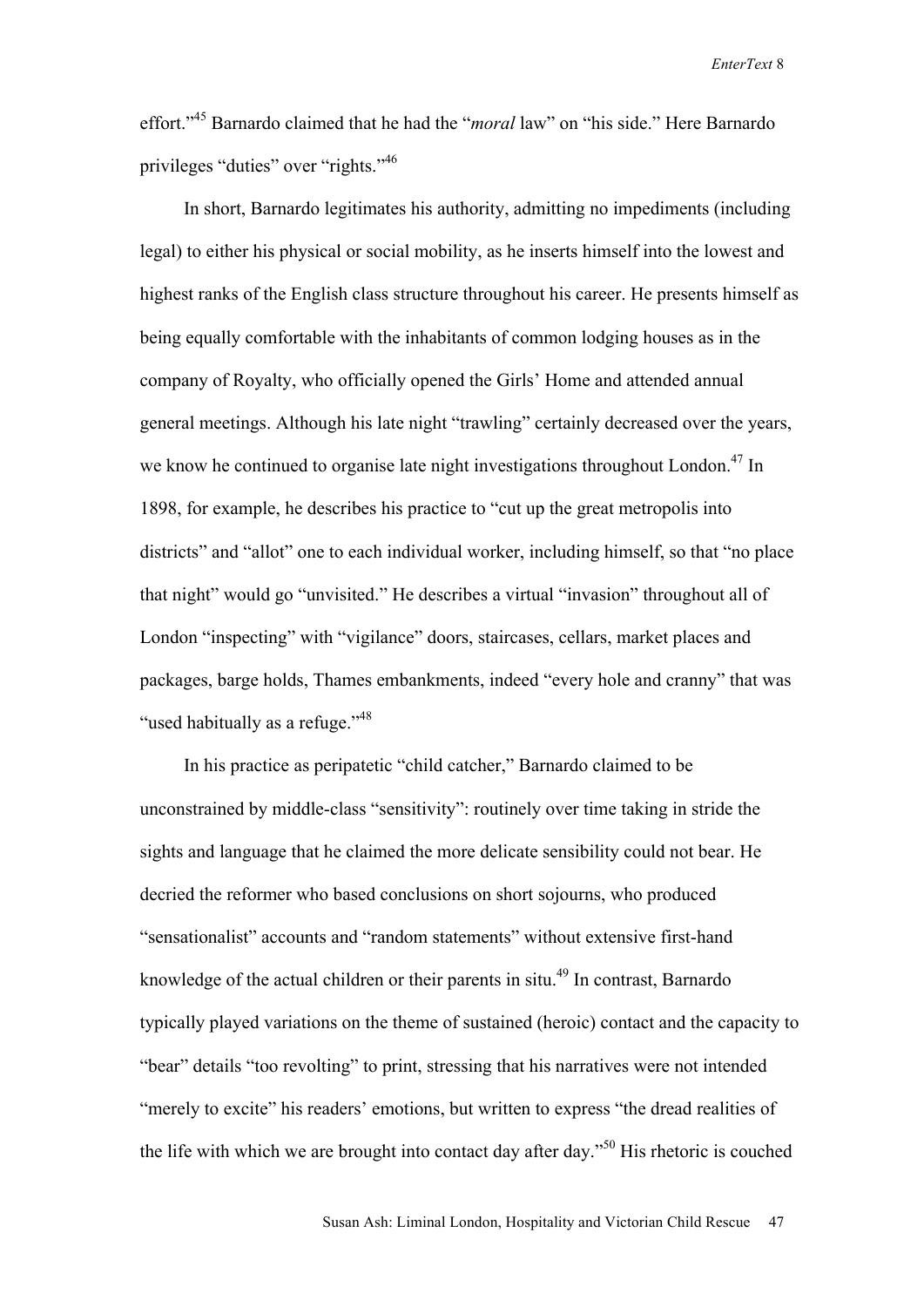in conventional missionary discourse intent on bringing the "*heathen in London"* into "Christ's Church," emphasising his singular capacity to penetrate the "deeper depth" of London, the "doorways of fetid, pestiferous houses in the lowest courts and alleys" and sustain contact with children, "*beyond the reach*" of any mere "*visitor*." This account emphasises Barnardo's capacity to sustain physical and moral contact, despite seemingly intolerable conditions, to engage in conversation and learn individual stories, a power he invests in "Mr. Pelham," his doppelganger in *Our Father's Sparrows*. 51

Pelham bears strong physical resemblance to Barnardo himself, drawing on two recognizable tropes: the muscular Christian subject emerging at this time and an older notion of the man of sentiment, conjoining vitality with emotional sensibility.<sup>52</sup> Since Barnardo was sensitive to charges that charismatic, individual-based charity could not be trusted, he deploys Pelham in the novel precisely to amalgamate a special capacity to feel with an extraordinary energy to act, crucially aligned with the mental discernment to "recognise" the many "grades of street society."<sup>53</sup> It is precisely the "unusual" triumvirate of feeling, action and intellectual discernment that distinguishes Pelham's (Barnardo's) work. Indeed, the novel also justifies a (male) capacity for reform based on the unique "rapidity" of "mental and physical" movement, investing Pelham with the gift not only to "read faces," but also "situations," in order to instantly "determine" the correct solution "before all others" and thereby act decisively.<sup>54</sup>

In striking contrast to such professional "hosts," Carroty Sue operates closer to the receptive, unconditional end of the hospitality continuum: she neither seeks out nor interrogates her "guests" at their first point of meeting. In the hogshead barrel, when she realises she is not alone, her first words are a protective warning rather than a question: "'Now then, young 'uns, look alive, or you'll catch it if old Bogey comes round this way.'" Only later, after they rise and prepare to leave the barrel, does she continue,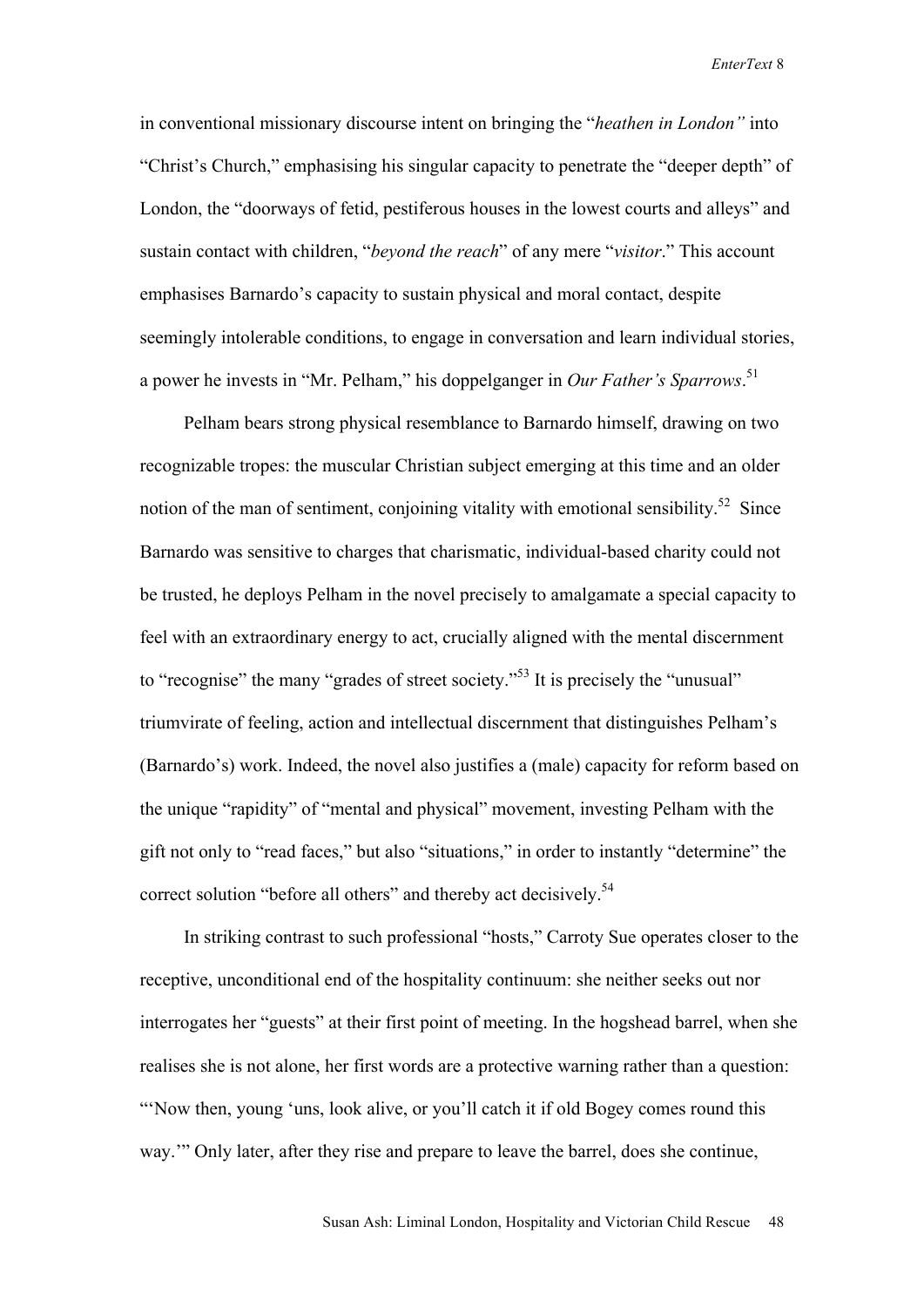"Who's that gal there? When did yer come into my doss? How long hev you bin about these parts? What's yer pertickler lay?"<sup>55</sup> In other words, hospitality in this context privileges the welfare of the guest before the questioning of identity. She hands over all her food with a story about having fed so well earlier she was no longer hungry, a ruse predicated, at the very least, by a hospitable etiquette. She provides a "fust-rater" "blowout" of a breakfast, and as I suggest above, teaches the children prudence and thrift. Instead of lodging house accommodation, she guides the pair to another "fust rate" hidey-hole, "The Shades" as she says, "a reglar 'ot house, 'ot as a hoven," at the "wery centre of a lot of crates and things."56 Barnardo further describes "The Shades" as a "narrow crack or passage between the heavy cases that formed the thick part of the pile." The children climb up and through this massive mound of packing detritus and push through a "gap" into a "little hollow." From this small "room," the trio climb further into the pitch dark, up the slopes of crates to the top to form small "couches" from old sacking. Once Tom and Nell are safely ensconced, Sue returns to its entrance to close off or at least disguise any entry points, "We don't want no wisitors here!"<sup>57</sup> To "fix that passage," she manages "in her ingenious way" to pull off the tarpaulin "where it lapped over the opening by which they had entered," eventually to "secure" it "with a large pin which she fortunately had in her skirt, thereby closing the ends of the tarpaulin together."58

Mr Pelham arrives at 3 AM, not as host, but as "visitor" with a bullnose lantern, disturbing their "rest,"59 accompanied by his guide, "Punch," who investigates "The Shades" by "roofing" the structure: climbing up the slope of boxes to stamp over the entire structure ("they'd cry out if they felt my boots"). He informs Pelham that nothing larger than a "mouse or maggot" could creep into "The Shades."<sup>60</sup> Ultimately, and as we shall see, in contrast to Barnardo's non-fictional accounts of his personal experience at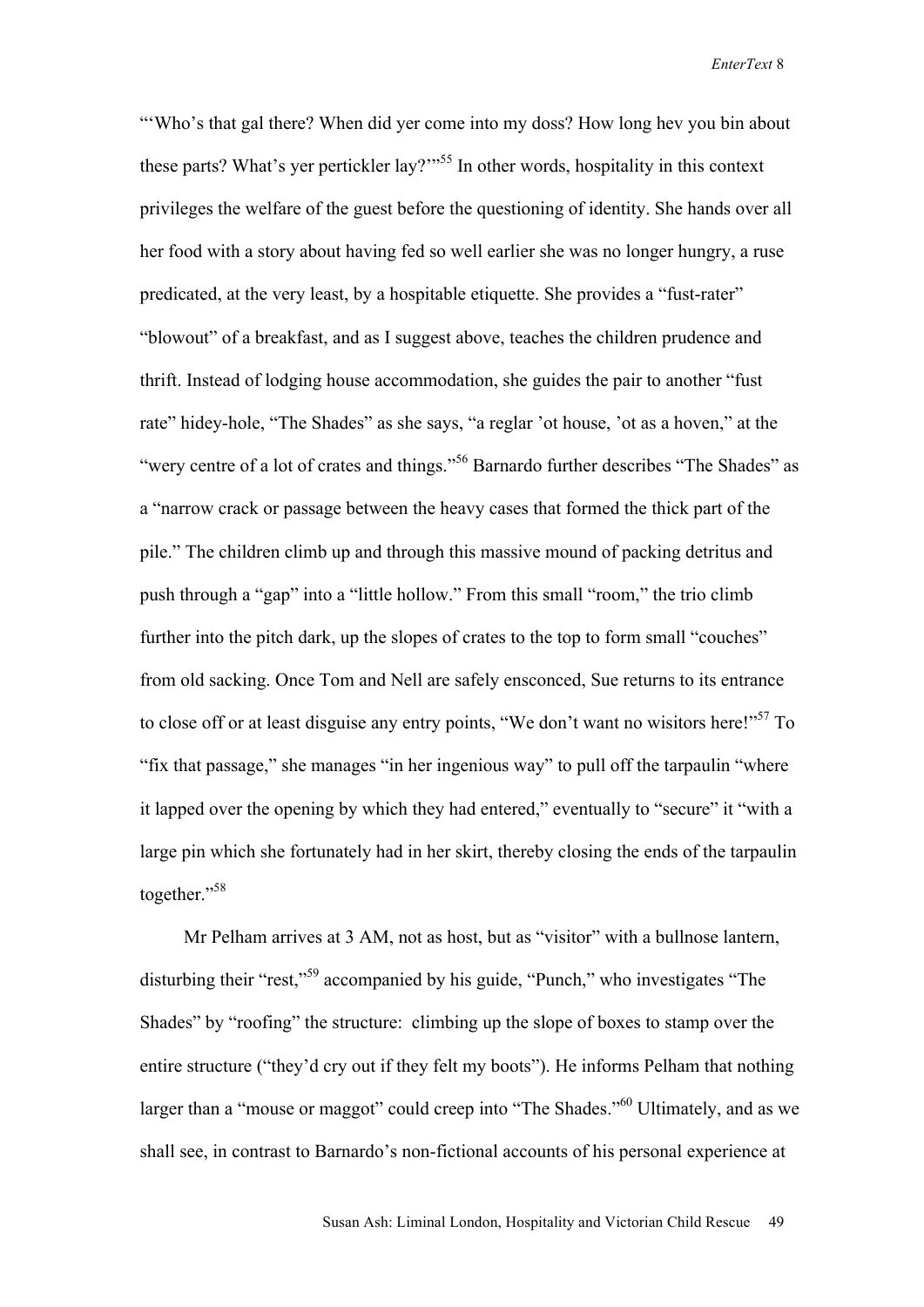"The Shades," Pelham is unable to penetrate the "narrow aperture" concealed by Sue's single pin. He and Punch give up the search and leave. Thus, in effect, the children's novel examines "The Shades" from the inside out, from the perspective of children who form a family bond, however tenuous, who take shelter to protect themselves and each other, though only minimal interrogation has taken place, and the "home" in question is insubstantial. The intrusion, however, sparks a discussion regarding the conditions of hospitality at Pelham's Homes where Sue mis-advises Tom that "'if yer once gets inside one o' them there refidges, yer never gets out agin!'"61 Clearly from Barnardo's perspective, Sue misconceives, or is unable to discern the proper protection that firm (Christian) walls and a lock provide over tarpaulins and pins.

In order to constitute the space of a "habitable house and a home," Derrida focuses on the "opening," the necessity of doors and windows and giving up "a passage to the outside world."<sup>62</sup> At stake is the control of flow: the power not only to open but also to shut the home. The near encounter between reformer and waif at "The Shades" suggests the widest associative continuum for home and hospitality: the "right" stable and fixed reformer's "Home" (Tom Pelham's) with its "openings" firmly in the reformer's control, in contrast to the wrong sort of refuge, a permeable structure without proper doors or windows. In "The Shades" Sue misconceives Pelham's "true" hospitality as a prison ("yer never gets out agin") that divides families (brothers from sisters) in distant, separate locations. Ultimately, in failing to discern crucial differences between "Home" and outside, in misrepresenting Pelham's "ever open doors" as closed, Sue will nearly cause the death of the fragile Nell who falls ill from exposure. Nevertheless, in this scene depicting a child's generosity to other children, an aporia emerges, a classic deconstructive moment where the "proper" and "improper" versions of hospitality no longer fit neatly or remain in the assigned categories. The line between protection and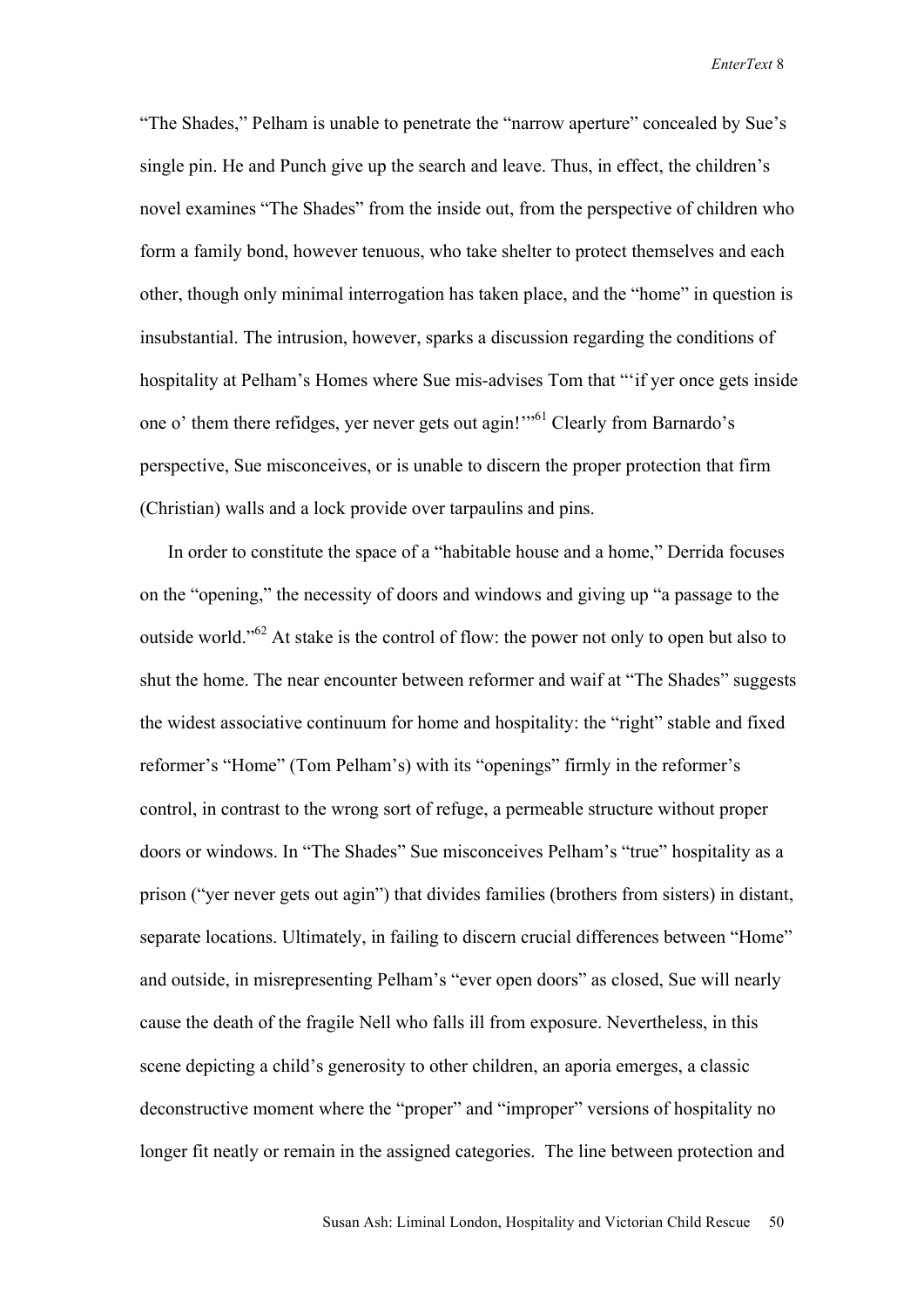imprisonment is fluid: indeed, Barnardo was in fact in the courts more than once for refusing to let some children *out* of his Homes.<sup>63</sup> In contrast, although inadequate, "The Shades" is represented as safer than the inside of lodging houses or the outside archways and doorways, providing a recognised sense of warmth and belonging. In this episode, no stranger penetrates to the inside, including Pelham. The failure to discover the children, of course, drives the narrative forward, extending its "suspense," but does not fully undercut or demean Sue's offer of hospitality. A parallel event in Barnardo's "God's Guiding Hand," where borders are breached dramatically, will complicate our understanding of hospitality and refuge.

### **4. Doors, Homes and Liminal London**

In "God's Guiding Hand," Barnardo describes how his extemporaneous speech in 1867, which referred to London's homeless children, incited incredulous protest in the city papers. Consequently, Lord Shaftesbury, the leading figure in English philanthropy at that time, invited him to dine.  $64$  Barnardo's readers would have recognised Shaftesbury as the Chairman of the Ragged School Association, as an early advocate for dwelling reform, significantly influencing the Lodging House Act in the 1850s and originating his own model village, not to mention his work as a leader in the Shoeblack and training ship movements. In other words, wherever Barnardo hoped to go in the world of social and religious philanthropy, Lord Shaftesbury had already been. Barnardo describes how at dinner Shaftesbury first interrogated and then "challenged" him to prove the veracity of his publicised reports to all the gentlemen congregated in his home (behaviour which in itself reflects on hospitality, a point Barnardo did not seem to miss either). Barnardo writes:

I do not think that he really believed that ... any very large number of Waif children ... were to be found homeless and sleeping out in the metropolis night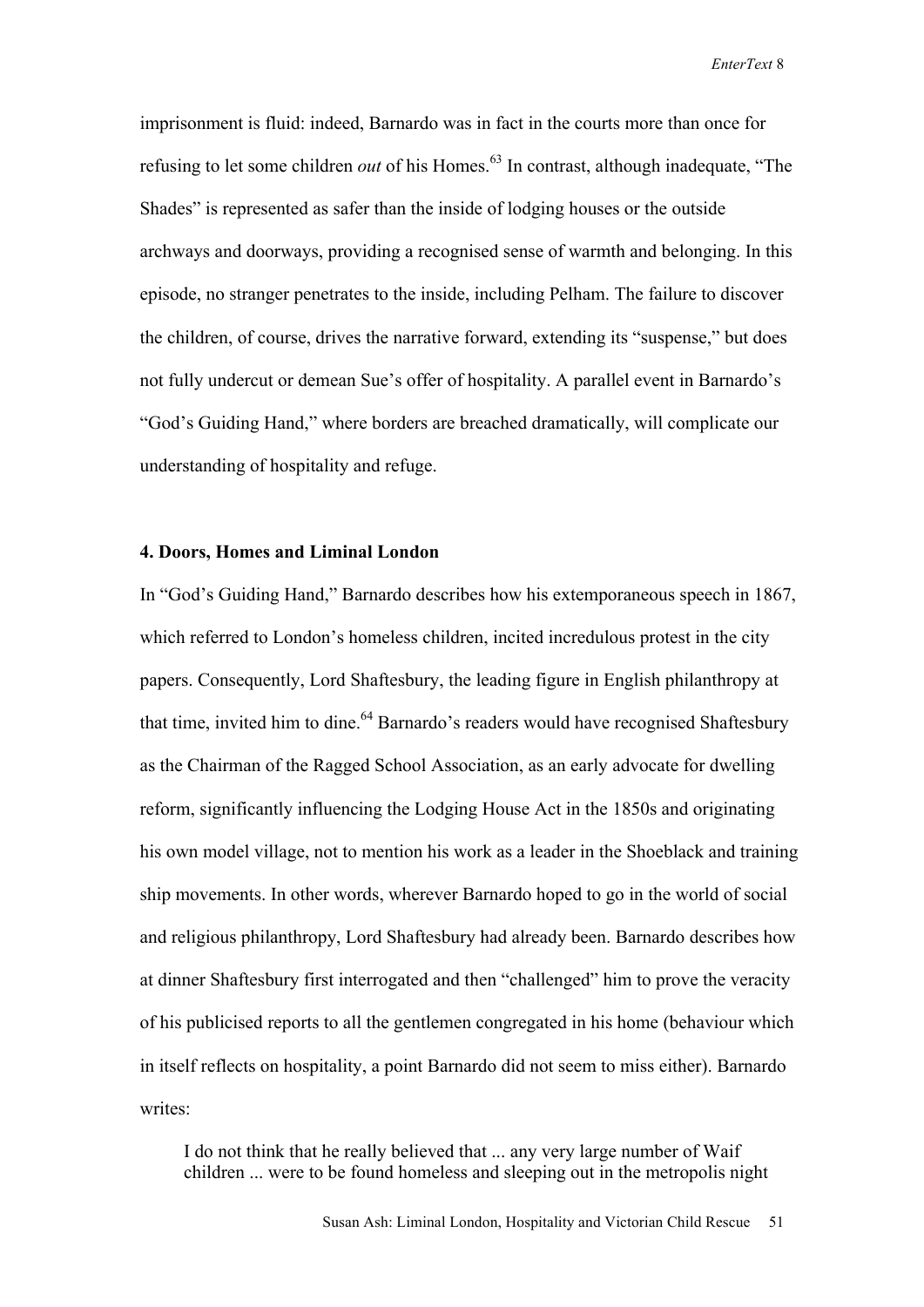after night; and I fear it was his impression that I had deliberately exaggerated the state of the case  $65$ 

The men follow Barnardo from the West End to a cul de sac by Billingsgate Fish market, to the site we know as "The Shades." Here a "huge pile of goods of the most varied kind" await barges for removal, "'empties,'" that are covered over "tightly by several enormous tarpaulins, which effectively preserved the goods from damp...."<sup>66</sup> Barnardo is accompanied by a Punch-like guide, but in marked contrast to Pelham who never penetrates or even touches "The Shades," Barnardo describes himself deeply engaged in first-hand, physical contact with his territory:

I knew my ground well, for I had often been down to this place before. Indeed, from underneath these very tarpaulins I had frequently drawn forth a number of homeless lads, who obtained their living by selling papers, cigar lights, flowers, or other oddments on the streets. 67

Here the verb, "drawn forth," does not reflect a host who waits passively at the threshold, as Derrida describes, for the unknown visitor who might arrive. Instead the invitation to reside at Barnardo's "Home" takes the form of active peripatetic search and extrication by Barnardo's (not God's) own hand.

In contrast to the parallel episode narrated in *Our Father's Sparrows,* the prospect of hospitality on this occasion tips over into hostility. Unlike Pelham, who fails even to discern an entry, Barnardo represents himself as the only man in a crowd of luminaries who can detect an opening. He steps forward and:

...where two tarpaulins met, I inserted my hand and then pushed my arm and shoulder within as far as I could. On groping with my hand in various directions under the tarpaulin, I suddenly encountered what I expected: a naked foot and ankle! This I seized firmly, and pushing my other hand in and up, I soon came to the knee. Then gently but firmly I threw my weight upon my prize and presently I drew down a poor, ragged, half-starved-looking boy! As he half alighted, half fell at my feet, his eyes still blinded with sleep,... he began to whine a remonstrance.<sup>68</sup>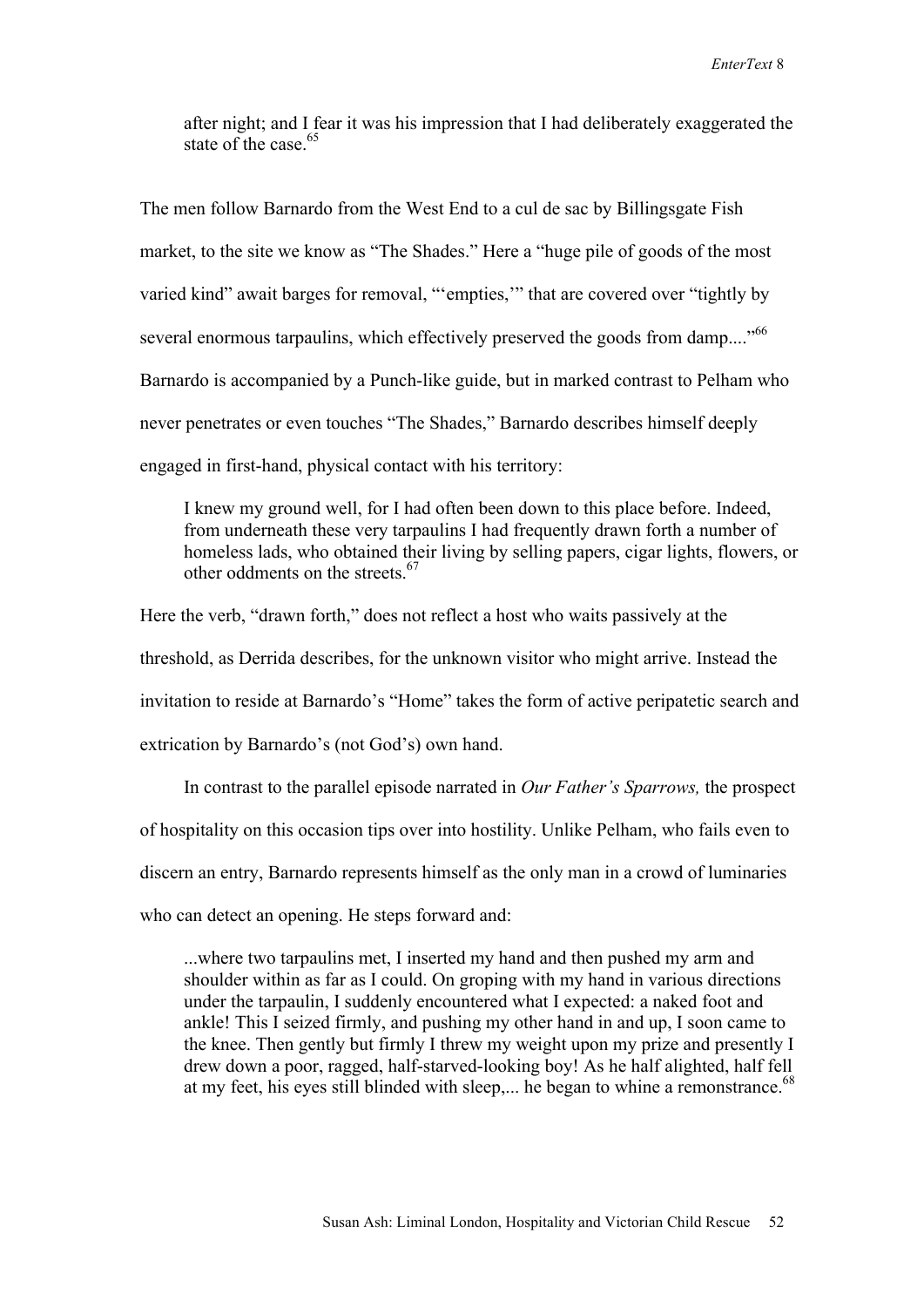Setting aside the sexual for the obstetric implications, Barnardo appears to deliver not a boy but an animal, as he plunges his arms into the "slit," up to his own shoulders to grab, twist and violently yank the little body who arrives, still "blind" like a puppy. Perhaps it is the very creature-status of the delivery that justifies the violence of the penetration. Although he doesn't allow Pelham the same access or power, Barnardo demonstrates the vulnerability of the seams that enclose "The Shades" which he easily penetrates. In this episode, the reformer's guide similarly acts as midwife, to "roof 'em," to "clamber to the top," and to "dance a kind of tattoo, in which he pounded his feet as heavily as he could."69 As a result:

the whole mass appeared to seethe and move on the top, struggling beneath his kicks. One boy after another slipped down and appeared at the slit between the tarpaulins, and would have withdrawn in fright at the sight of our assembled company. But we held them firmly as they reached us.<sup>70</sup>

Sustained only by the presence of bodies, "The Shades" subsequently begins to disintegrate: "tarpaulins, hitherto stretched so tightly over so large an area, began to collapse" and more children emerge for "want of the human stay that kept them up..." Eventually, seventy-three boys stand "in a single line before" the men; as Barnardo writes, a "strange array" of "homeless childhood – a terrible proof, as Lord Shaftesbury remarked, of the sad state of things , and of the need of such work as I was even then beginning to do."71 Ultimately, this passage represents "The Shades" as the site of the coincidental "collapse" of physicality and sensibility, with Barnardo urging readers to understand the episode as the last possible moment, the last chance for rescue. In a double movement, Barnardo depends upon a "normal" aversion reaction from his readers, enabling him to deploy his own heroic overcoming of disgust.

Shurlee Swain argues that in the context of Victorian social reform, the domestic mission in England and the colonial enterprise abroad had to be brought together into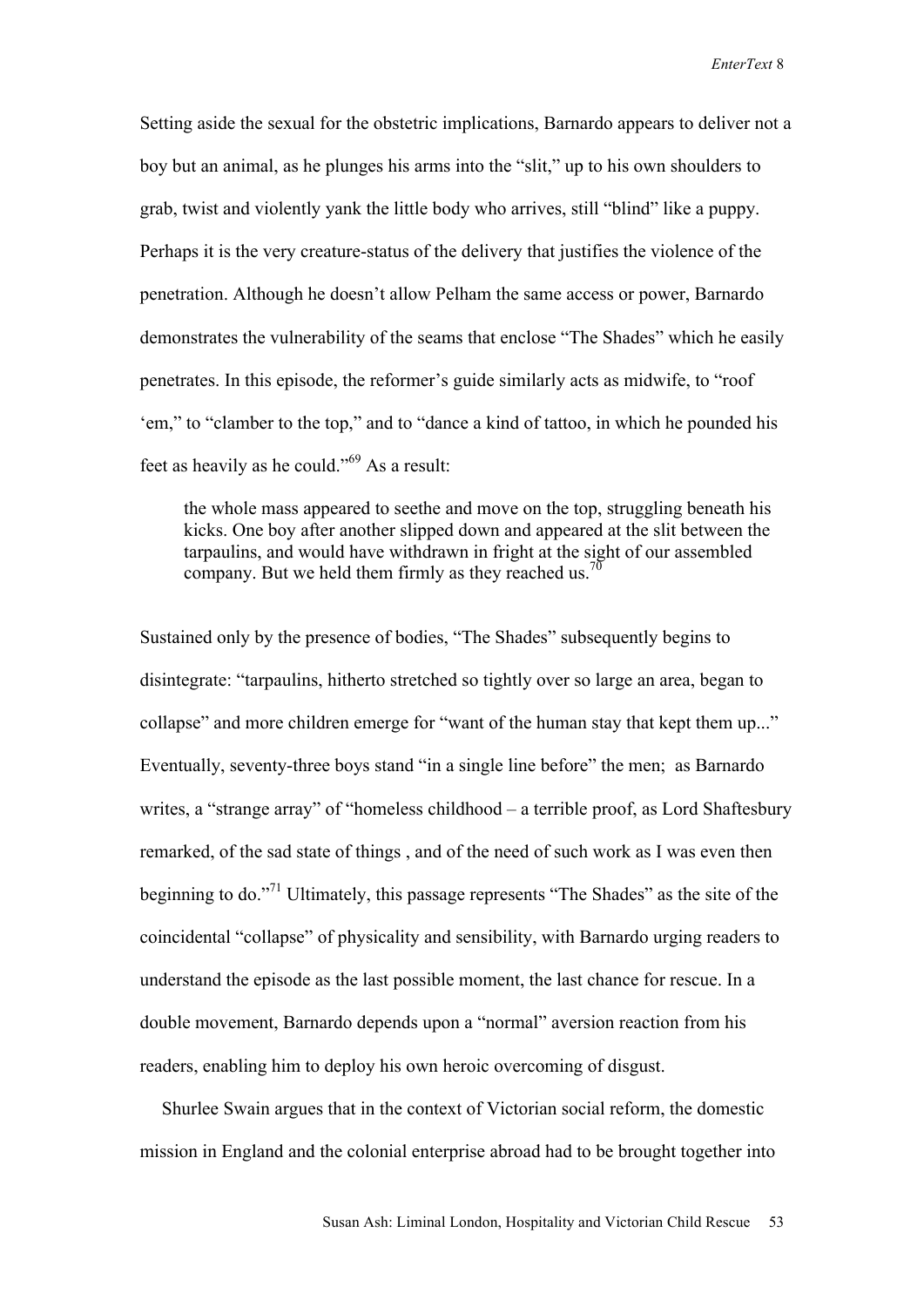one analytic frame within which child rescuers proposed corrections, but did not develop any critique of the social conditions that produced such destitution, preferring to promote the "radical action" of removing children from the "primary source of danger," their parents.<sup>72</sup> While the complete absence of such a critique is debatable, certainly Barnardo's "tales" of child rescue symbolically support Swain's conclusion. In "God's Guiding Hand," Barnardo encourages his readers to regard 'The Shades' and the body of the child, both in agonised deterioration, as representative of a degraded social body. The "delivered," mewling figures who emerge at "The Shades" are neither recklessly cheerful nor able to savagely fight over bits of decayed meat, and come to signify an appalling maternal failure. Indeed, for these children, genuine sensibility is represented as not just blunted, but no longer evolving. By extension, the fate of a nation depends upon Barnardo's last assisted delivery in "The Shades," locating, removing and resituating children from a morally contaminated, as well as physically debilitated, environment.

 Thus, in "God's Own Hand," "The Shades" comes to exemplify a corporeal and architectural collapse, a connection between human sensations and architectural detritus representing, I would argue, what Grace Kehler has called in her discussion of the Gothic features of early Victorian reform treaties, the "radical porousness" of the poor.<sup>73</sup> The tarpaulin, the skin or membrane of "The Shades," no longer sustains the divide between inside and outside, and Barnardo legitimates the forcible invasion of the malappropriate, maternal body on behalf of the children who would otherwise perish. Thus, as both a maternal and architectural space, "The Shades" is monstrous not in vitality, but in ruin, animated by disease, rot and death rather than life-giving forces. In dissolving borders, Barnardo represents both the poorest class's permeability to the intervention of the "right" reformer, and also a Gothic fear of dissolving borders. As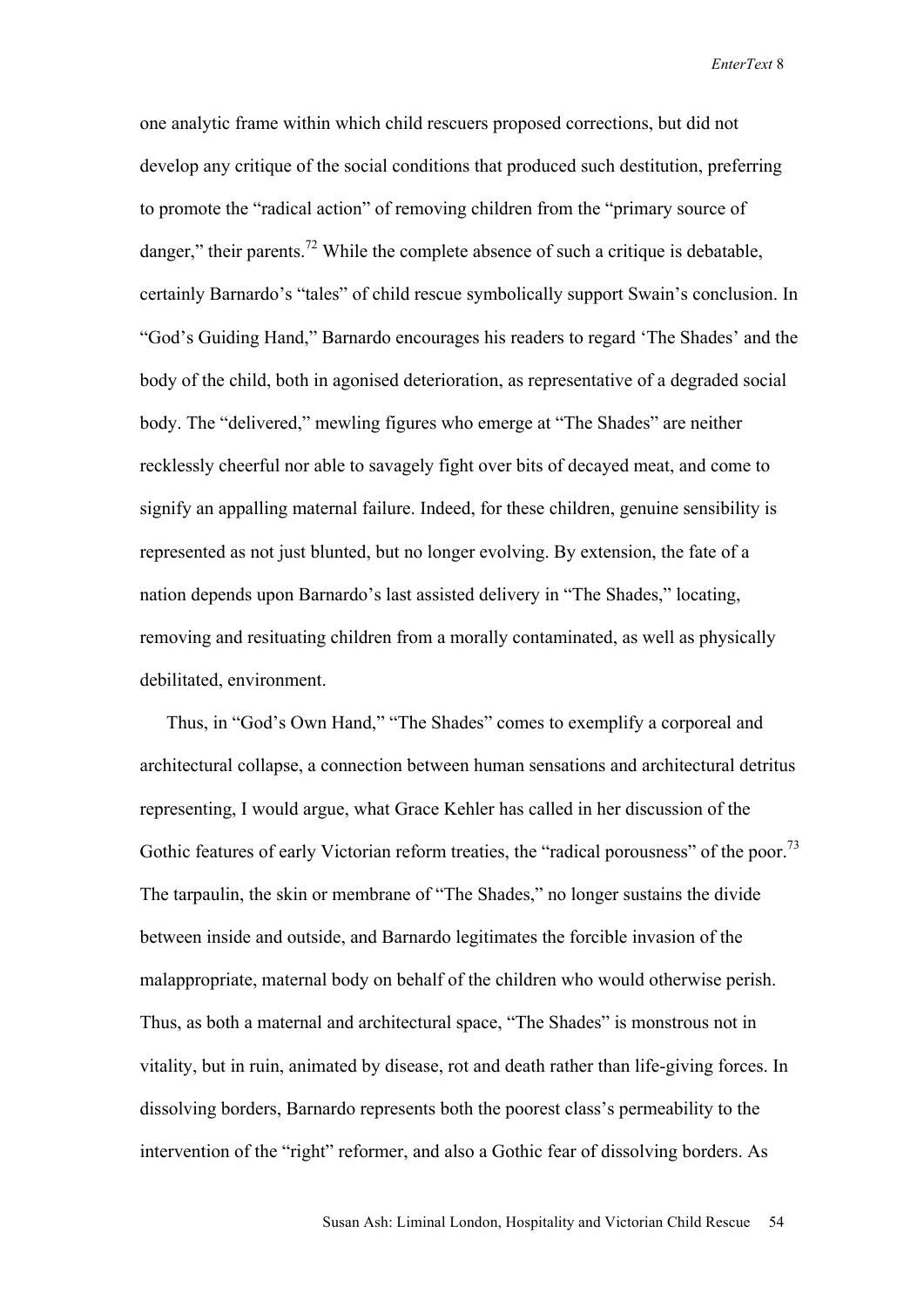Kehler suggests, dissolving boundaries between the inanimate and animate, between building and body, constitutes a "concatenated metonymic exchange" calculated to show the misery and wretchedness of built environments.<sup>74</sup> In the novel, "the Shades" plays its part in a melodramatic series of events related to lost and found family, but Barnardo's imagery in "God's Own Hand" also evokes the Gothic, not in the least in the structure's endless, secret passages (seventy three boys!) we might associate with the haunted house of that genre. Furthermore, the boys it "delivers" operate more as spectres, not quite present, than as entities. The episode sensationalises psychic states (blunted emotion) and physicality (bodies and structures), but rather than the child's inner turmoil, I would argue that, ultimately, it is Barnardo's own emotional and conflicted relations with the "city arab" that are projected on to physical structures. Specifically "The Shades" resonates with commercial associations linked to the poor (not) working and debased body. Where other reformers tended to sentimentalise childhood as a lost garden,<sup>75</sup> Barnardo's tales actually privilege (Evangelical) industry and work ethic. In place of the Gothic nightmare ruins, that is, "The Shades" with its compromised interior domain, Barnardo substitutes a dream of domesticity (his Homes) and industry (his training businesses) with the moral power to transform the pauper child.

Barnardo's liminal "delivery" at "The Shades" thus may represent a kind of phallicrape, a violent penetration of the slit that would otherwise remain closed, but the scandal it signifies relates closely to his larger project to substitute his "Homes" for home and benevolence for deviance. He moves from the nightmare of delivery virtually in the streets, with "The Shades" as a kind of gothic haunting of the social wellbeing, to the dream of Evangelicalised domesticity. Jeanne Elders DeWaard has argued that the Gothic is preoccupied with home and inner life, "intensely concerned with private,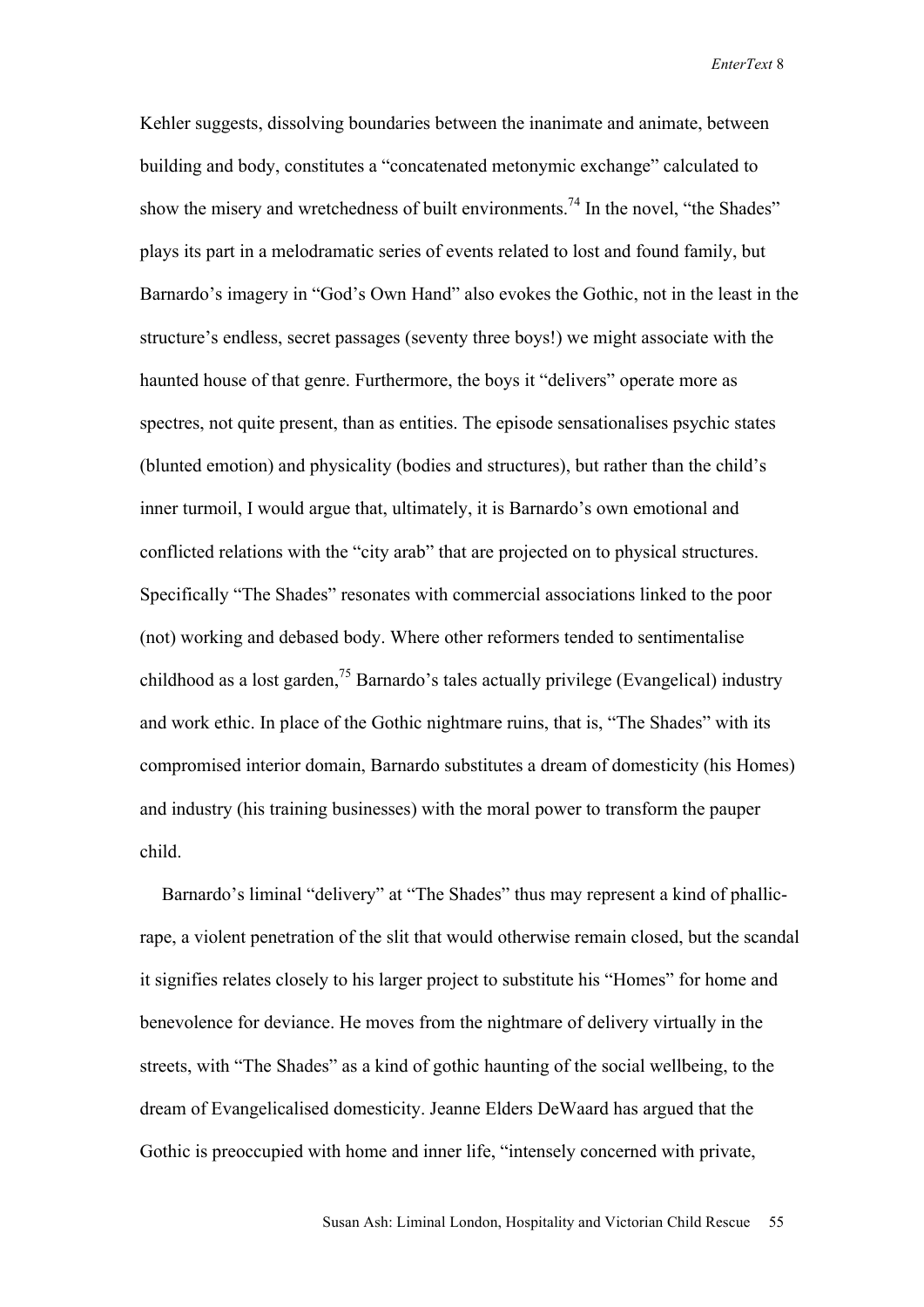interior spaces," as well as the "sensory experience and physical manifestations of interiority." She states further that these impulses produce "conflicted understandings of culpability, transgression, and victimization" which manifest in the Gothic's capacity to elicit both horror and moral sympathy, $\frac{76}{6}$  certainly an objective here for Barnardo. These "disruptive aspects of Gothic corporeality" do not work alone, she argues, but rather in conjunction with "legal-sentimental constructions" of "racialised will."<sup>77</sup> Similarly, Barnardo invests "The Shades" with implications for both reforming practices as well as the legal apparatus. He skips over the rights of children (not actually legal subjects) and impugns maternity to justify the intervention of male reform, not just to the external reader, but crucially to his internal listeners, Shaftesbury and guests, whom he represents as his social superiors, but reforming inferiors. He writes not only to influence affect, to induce his audiences to "feel right," and act appropriately based solely on his own discretion. As both the events narrated and the original point of writing predate any legalised intervention by the State to take over parental duties, Barnardo takes pains to represent his own work as best situated for successful intervention, establishing his business as more viscerally-informed than even any other Evangelical philanthropist, including Shaftesbury, and more morally informed than any potential state mechanism, including the law. Thus, I would stress that this tale of Barnardo's origins is not so much about the children as it is about the men. He writes revealingly, that "Lord Shaftesbury now received proof" that his accounts were clearly "not exaggerated, as [Shaftesbury] had clearly supposed." The story winds up with Shaftesbury's melodramatic announcement "whispered" only to Barnardo: "All London shall know of this!"<sup>78</sup> Barnardo thus manages both to discredit and to claim Shaftesbury as patron. Subsequently he constructs his own success on the ability to penetrate class and spatial boundaries, which allows him socially to insinuate himself into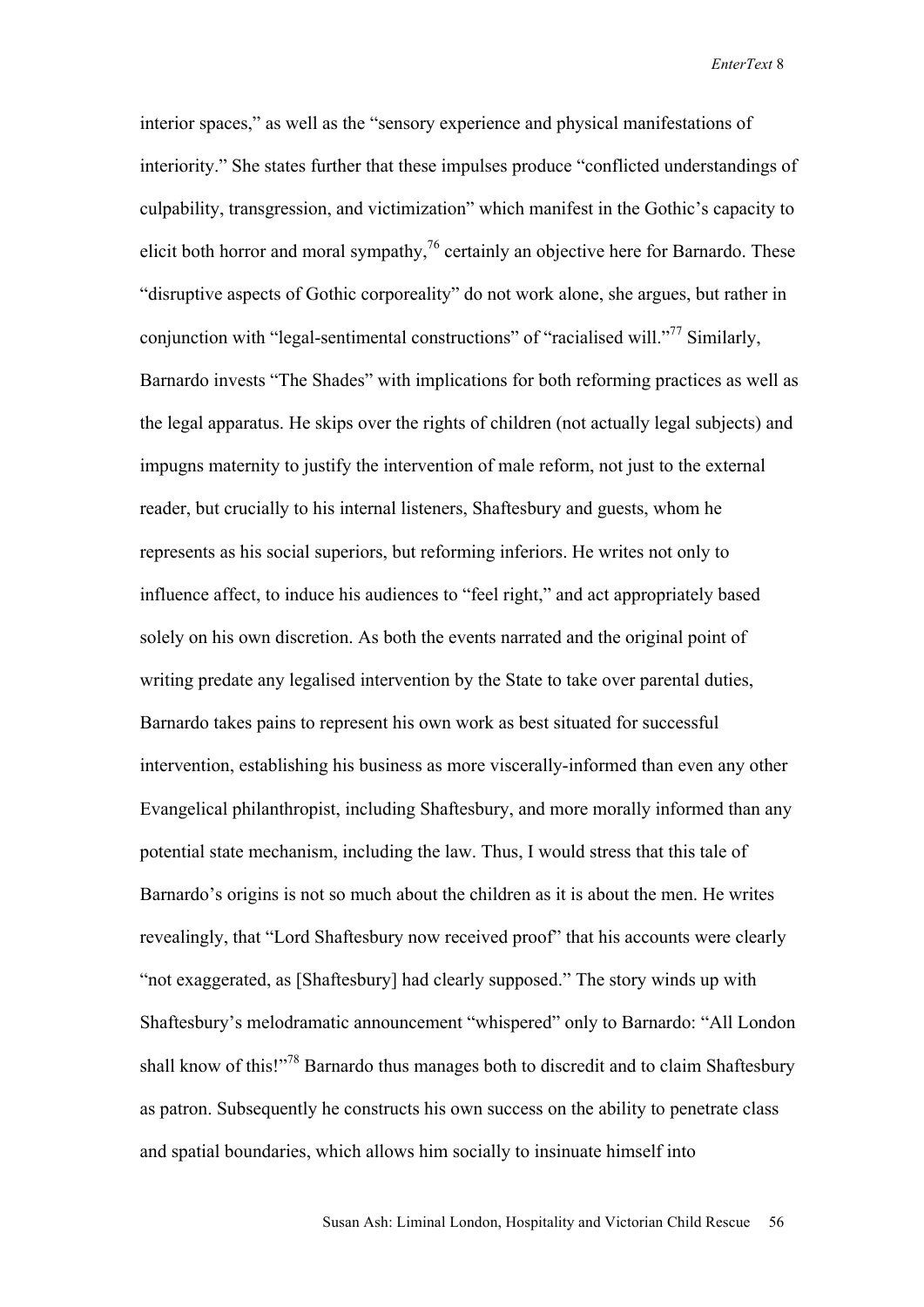Shaftesbury's world of philanthropy. In other words, "The Shades" represents not only a liminal space, but also a liminal moment at the threshold of his career, when he himself asks to enter, to be admitted to the more influential philanthropic community; a moment that rests upon his ability to move his titled audience emotionally (and in this case, literally) into the liminal spaces of London.

#### **5. "The Queen's Shades"**

My intention here is not to reveal pejoratively these contradictions in thought as merely another example of the "Victorian repressive" apparatus.79 Michael Naas writes that hospitality is not so much a matter of right or wrong behaviour but rather a matter of inflection – how one negotiates between two imperatives: the offer to shelter, to protect unconditionally the guest who arrives unexpectedly while simultaneously sustaining one's own home, rights and even life.<sup>80</sup> That condition often involves another affect, disgust, which is the direction I would take this work now. Robert Kaster points out that, as a pattern of engagement and aversion, fastidiousness may operate as a form of social relations in itself. $81$  Rejecting the body of the guest who turns up often involves what theorists, such as Sylvan Tomkins, analyse as the disgust reaction, the physical response to stimuli that causes the involuntary physical (and figurative) shudder. Theorists (and Barnardo for that matter) talk about turning up one's nose. If the ethics of hospitality depends upon straddling its double imperative between unconditional and conditional support, a second ethical double-bind presents itself between desire and disgust, another liminal interface that also involves panic and protection, where hospitality and hostility collide.

How might we then regard this treatment of liminal space? How different are Barnardo's two accounts of "The Queen's Shades"? In *Our Father's Sparrows*,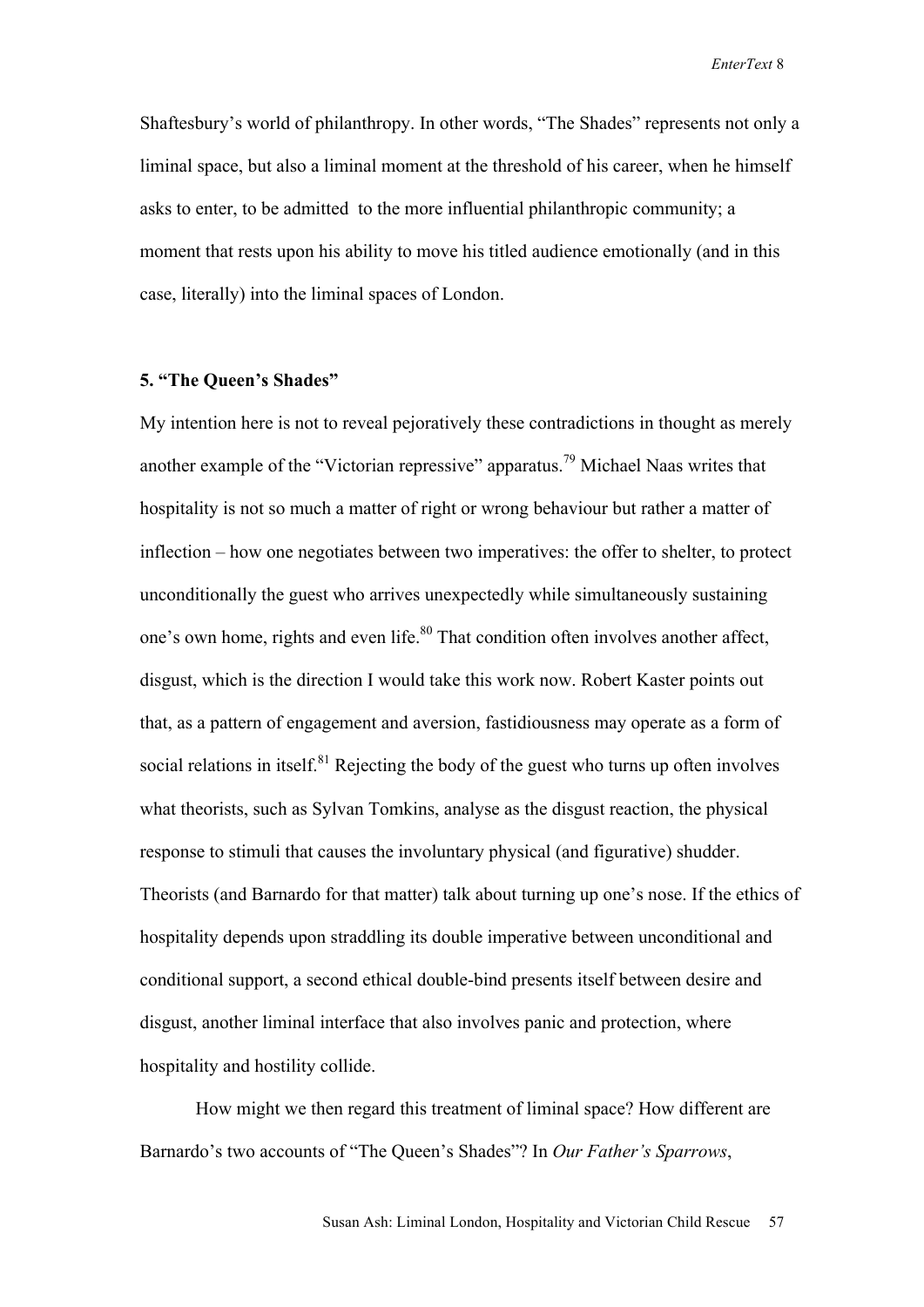"dwelling" is reduced to spaces in London to which his (middle-class) child readers had little or no access. Children are encouraged to feel fear regarding unfixed dwelling, leading to compassion. However, rather than elicit disgust, "The Shades" operates here as a site of adventure, a curious temporary excursion, where generosity between children may be admired, even emulated. In contrast, the tarpaulin in "God's Own Hand" symbolises a radical porosity, a membrane that can no longer sustain, even temporarily, the divide between inside and outside, between covered and open, indeed between human and other. In both narratives, of course, "bodies" operate as the raw material in nation-building. Indeed, Barnardo routes Victorian Evangelical social reform through the corporal and architectural in order to teach potential donors of all ages and classes to "read" with their senses, purposely to transform feeling into action. Gothic and melodramatic ploys encourage readers to perceive outcast waifs through their senses, to fill in narrative omissions with visceral reactions, but at the same time, to place trust (decisions and funds) solely in the discriminating hands of the gifted reformer.

#### **Notes**

- 1. Barnardo himself serialised Hesba Stretton's novel, *A Night and a Day*, in his periodical, *The Children's Treasury*, between July and October, 1876. He launched his adult periodical, *Night and Day*, the following year in 1877. I have found no evidence to indicate that Stretton's title influenced Barnardo in naming his periodical that represented the work of his philanthropic enterprises. This essay draws heavily on *Night and Day*, accessed in the Barnardo Head Office archive by the kind permission of Barnardo's Children's Charity in Barkingside in 2005, 2007 and 2008. *Night and Day* was published either monthly or bi-monthly, and then sold in bound annual volumes that I cite here, using publication years and ongoing pagination in this format.
- 2. Tina Young Choi, 'Writing the Victorian City: Discourses of Risk, Connection, and Inevitability,' *Victorian Studies* 43.4 (2001): 262-263.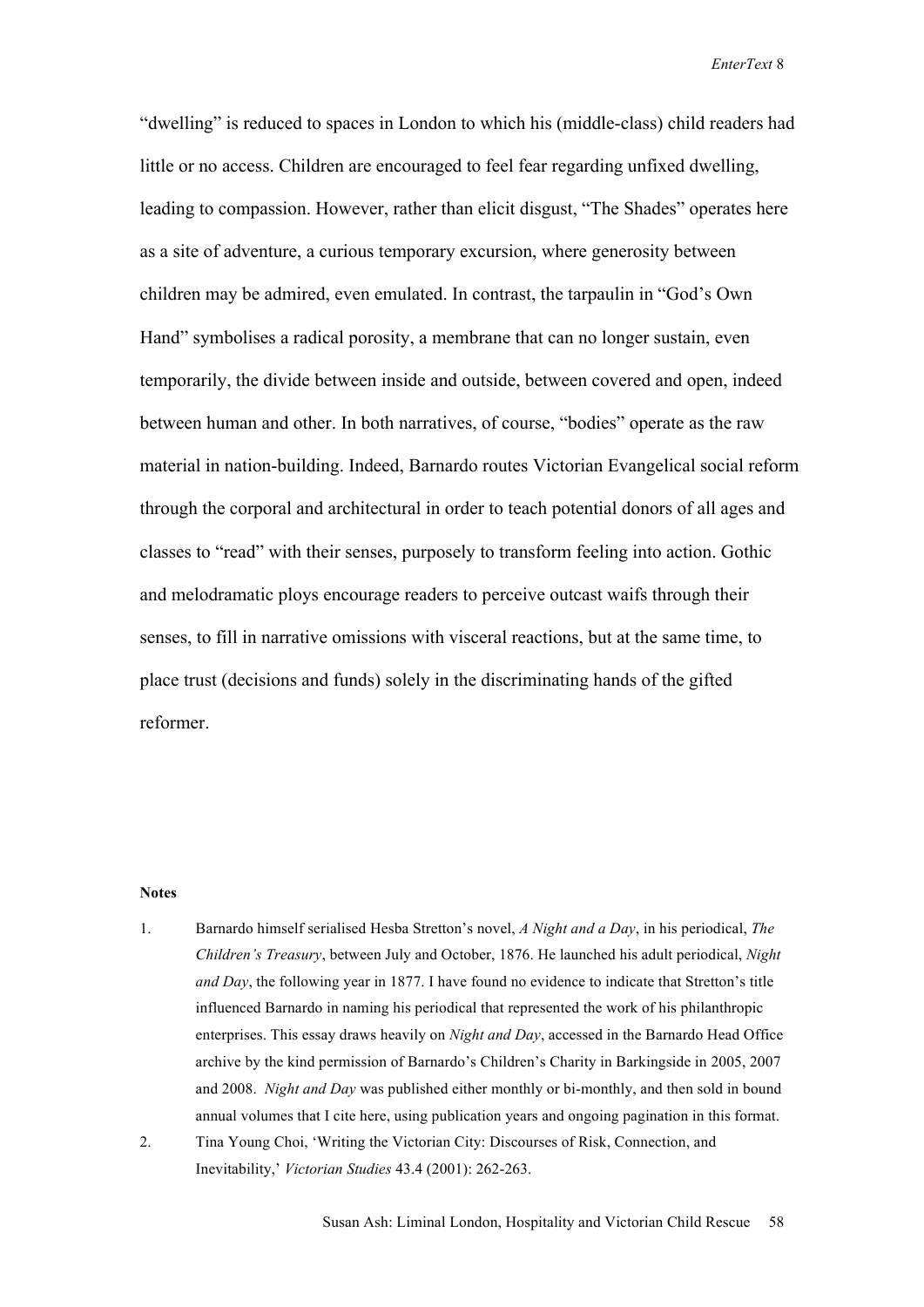- 3. I have yet to find irrefutable evidence to explain the name of this structure. In this essay I follow Barnardo's example, and use his shorter title, "The Shades."
- 4. Barnardo published this novel, *Our Father's Sparrows*, three times. In this essay I cite the version published serially in *The Children's Treasury* (1879). Barnardo republished the text in his second periodical, *Our Darlings* (1885-1886); he printed a somewhat revised version under the title *City Sparrows* in his third periodicals, *Bubble*, in the mid 1890s. Only a partial copy remains in Barnardo's Barkingside archives. The autobiographical tale, "God's Guiding Hand," was published several times, including as part of a chapter in his posthumous volume of memoirs. In this essay I cite the version Barnardo published in *Night and Day* (1899): 11- 15; 31-32, not the least for the convenience of an identifying title in that journal and its metonymic resonances. No specific date for the episode narrated is recorded in the sources I have located.
- 5. Barnardo, "Preface," *Night and Day* (1877): 2.
- 6. In analysing Barnardo's use of melodramatic tropes for converting street children into model citizens of the Empire, Lydia Murdoch argues that melodrama "was central to Barnardo's fund-raising, serving as a tool to structure the details of child poverty in a manner that would resonate with the public and ultimately help shape child welfare policies." *Imagined Orphans: Poor Families, Child Welfare, and Contested Citizenship in London* (New Brunswick: Rutgers University Press, 2006), 17. Murdoch seeks to demonstrate that the pervasive Victorian symbol of the orphan was a myth and that poor parents actively employed both a sense of English citizenship and related rights to negotiate welfare systems in supporting their children. Lindsay Smith similarly focuses on Barnardo's performative strategies in her essay, "The Shoe-black to the Crossing Sweeper: Victorian Street Arabs and Photography," *Textual Practice* 10.1 (1996): 29-55. See also Seth Koven, *Slumming: Sexual and Social Politics in Victorian London* (Princeton and Oxford: Princeton University Press, 2004).
- 7. Barnardo, *Sparrows*, 4.
- 8. Barnardo, *Sparrows*, 4-5.
- 9. Although I discuss roughly three "waif" identities here, Barnardo himself identified eight "classes" of "waifs:" "Class I, Children Delivered from Common Lodging Houses Associations;" "Class II, Children Rescued from Cruel Treatment and Gross Neglect;" "Class III, Children Rescued from Immoral Surroundings;" "Class IV, Children Rescued from a Street Life;" "Class V, Crippled and Incurable Children;" "Class VI, Orphan Children;" "Class VII, Children from the Decent but Destitute Poor;" "Class VIII, "Youths of Seventeen and over." ("Selected Cases from Admission Registers," *Night and Day*, [1900]: 30) These distinct categories were circulated in promotion materials as well as published in Annual Reports. Of course, the categories did not remain distinct in practice. For example, "Mary B. (10)" in 1900 was both a victim of cruel parents as well as rescued by the National Society for the Prevention of Cruelty to Children from a "common lodging house in a Surrey town." (ibid.).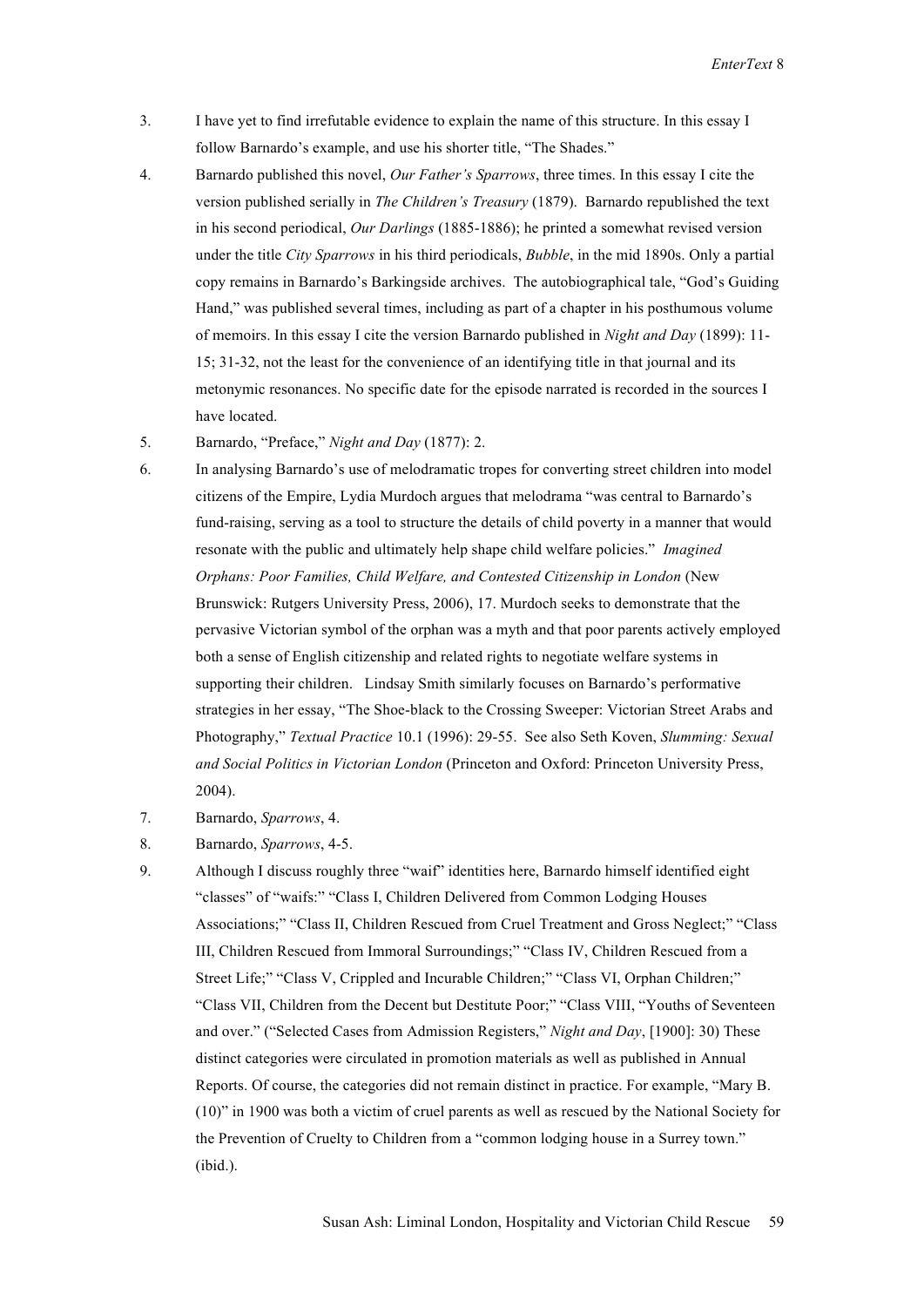- 10. Barnardo, *Sparrows*, 112.
- 11. Barnardo, *Sparrows*, 122-3.
- 12. Barnardo, *Sparrows*, 147-8.
- 13. Subsequently in *Our Father's Sparrows*, Barnardo includes an extended digression on the nature of the "city arab," describing the "wild nature" of foraging parties" who gather in markets in the "grey of morning" with "eyes sharp as birds of prey," who "greedily devour offal discarded by the salesmen such as would not be proper sustenance for an animal which the owner had any regard." (244) Indeed, he informs readers, "many animals would be quickly poisoned were they compelled to breathe the fetid atmosphere." (232)This digression had also been published almost verbatim the previous year in *Night and Day* not as fiction, but as an "essay" titled "The Street Arab's World," exemplifying Barnardo's constant blurring between fiction and exegesis in his promotional writing. (1878:75-76).
- 14. Barnardo, "Saved from a Crime," *Night and Day* (1887): 144. Barnardo randomly used both lower and upper case spellings of the word arab, which I have standardised in this essay to lower, except in this instance where he so clearly wishes to evoke scientific associations with another 'species.'
- 15. See Henry Mayhew, Chapter One, *London Labour and the London Poor*, accessed online, http://etext.virginia.edu/toc/modeng/public/MayLond.html

Adam Hansen argues that Mayhew demonstrates (as will Barnardo a generation later) "confusions" related to the colonial scheme determining distinction between the local, and the global; the roguish and the decent: and the savage and the civilised. "Exhibiting Vagrancy, 1851": Victorian London and the 'Vagabond Savage'" in *Literary London: Interdisciplinary Studies in the Representation of London*, 2:2 (2004): paragraph 4.

http://www.Literarylondon.org/london-journal/september%202004/hansen.html

 Lydia Murdoch contextualises Barnardo's pervasive use of this "common label," arguing that he drew on the "rhetoric of class, race, and nationality" which reformers had circulated "to distance children from their families and local communities." (Ibid. 25) She notes the "confused mixture" of "terminology" that draws on the "ethnographic, anthropological, biological and even zoological," (Ibid. 26) arguing that his representations of poor children exaggerated key physical characteristics while accentuating the "liminal, nomadic position" to construct a pervasive concept of the child savage. (Ibid. 31) Her account is foundational, yet we may address further differences within Barnardo's "street Arab" classification, and the implications regarding masculinity which Barnardo explicitly raises in his promotional writing, which is beyond the scope of this essay.

- 16. Barnardo, "Wandering Joe," *Night and Day* (1880): 77.
- 17. Barnardo, "From the Streets and Lanes of the City," *Night and Day* (1890): 76.
- 18. Punch may obviously channel the "Artful Dodger," but he is not limited to discursive origins. Barnardo subsequently published an account of a real child named "Punch" who lived in Holborn, whom Barnardo wrote was distinguished from the "army without fixed abode" by his "countenance" that "seemed impressed" with coth "candour and honesty" as well as an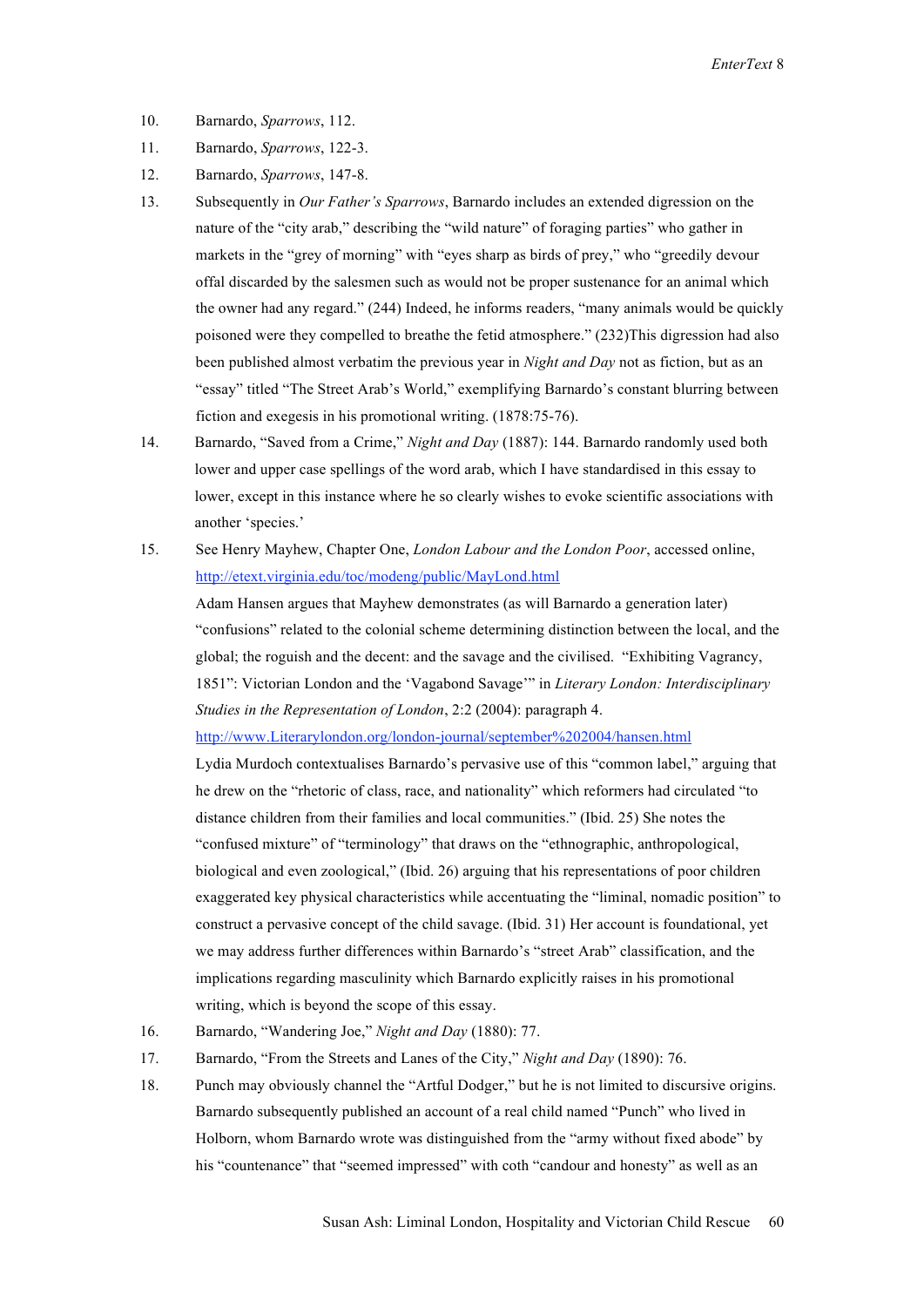audacious expression and "irresistible spirited appearance." ("Rescued from Life: The True Story of a Young Thief," *Night and* Day [1882]: 113) Indeed, he wrote here that Punch seemed entirely void of the "furtive glance" and nervous twitching" that exposed the child thief; all physical signs of virtue however are obliterated as soon as Punch spoke with characteristic profanity. (Ibid. 115).

- 19. Barnardo, *Sparrows*, 159.
- 20. Barnardo, *Sparrows*, 149.
- 21. Murdoch discusses the way Barnardo's photographs of children were constructed to encourage viewers to "interpret" the physiognomic qualities as "signs of physical, moral and intellectual difference." (Ibid. 27) See also Seth Koven's discussion of Barnardo's perambulations and photographs.
- 22. Barnardo, "About Heredity," *Night and Day* (1904): 8.
- 23. Barnardo, "Personal Notes," *Night and Day* (1890): 101.
- 24. Rachel Ablow, "Introduction: Victorian Emotions," *Victorian Studies* 50.3 (2008): 375.
- 25. John Tosh considers the pressure Evangelicalism placed on moral life in *Manliness and Masculinities in Nineteenth-Century Britain* (Harlow: Pearson Longman, 2005). Ian Bradley addresses emotion in *The Call to Seriousness: The Evangelical Impact on the Victorians*  (Oxford: Lion Hudson, 1976; 2006), particularly in the first two chapters. Frank Prochaska makes the link between Wilberforce's "Practical Christianity," the expression of "public spirit," and Evangelicalism in *Christianity & Social Service in Modern Britain* (Oxford: Oxford University Press, 2006). See also Gesa Stedmen's analysis of how religion operated as an acceptable outlet for emotion in *Stemming the Torrent: Expression and Control in the Victorian Discourses on Emotion* (London: Ashgate, 2002).
- 26. Barnardo, *Sparrows* 123. Mary-Catherine Harrison has argued that Victorian literature had its "own critical premium on the emotional response" in "The Paradox of Fiction and the Ethics of Empathy: Reconceiving Dickens' Realism," in *Narrative* 16.3 (2008): 256-278. She demonstrates how calculated ploys to "move" an audience to action and "ethical behaviour" can be documented as successfully motivating readers to intervene not in the "character's lives" but rather "on behalf of someone "like" them." (262).
- 27. Barnardo, *Sparrows*, 159.
- 28. Haggis and Allen make a similar argument in relation to Victorian Missionary periodicals in "Imperial Emotions: Affective Communities of Mission in British Protestant Women's Missionary Publications c1880-1920," *Journal of Social History* 41:3 (2008): 691-716.
- 29. Barnardo, *Sparrows* 254. Misguided charity is exemplified in the novel through the figure of a clergyman, Mr. Owen, whose occasional, impulsive invitations to street children to reside in his home are rewarded routinely by the theft of a few household items, demonstrating that even Evangelically-inspired charity will not necessarily secure successful outcomes.
- 30. Barnardo differentiated himself both against the problematic indiscriminate giving that characterised charity in mid- to late-Victorian England, but also against the Charity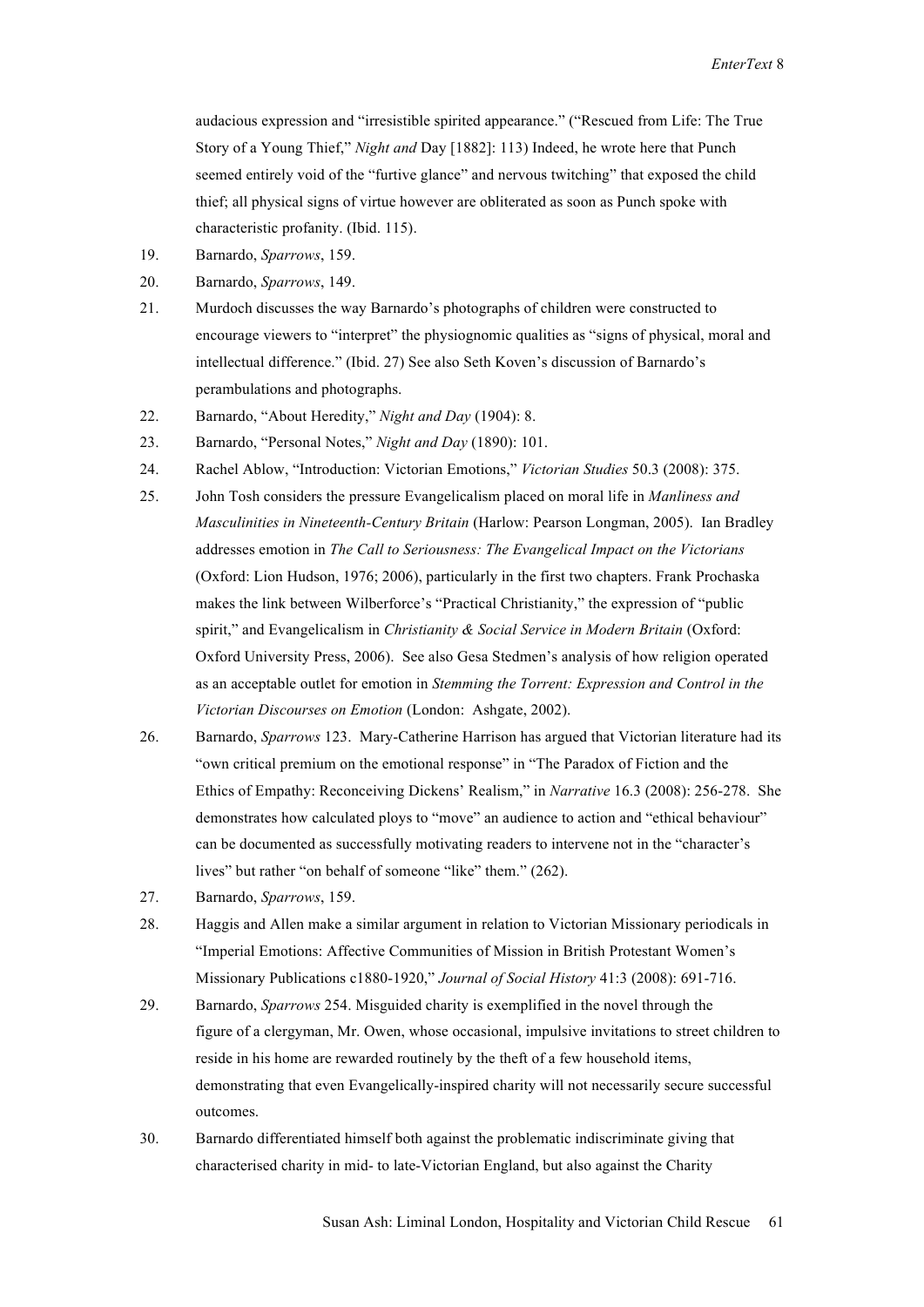Organisation Society, founded in 1869 to regulate both duplication and indiscriminate charity. Barnardo sustained an antagonistic relation with this organisation throughout his career. See Wagner on the court arbitration case in 1877 between Barnardo and agents of the COS. By his death he had initiated expansive enterprises in Australia and Canada, as well as outreach "Open Door" facilities for children in more than a dozen British cities. He ran extensive training schemes beginning in the 1870s. All were funded by donation from his multifarious schemes that used both discursive and actual bodies to recruit volunteers and money in a global community of philanthropy that virtually spanned the class system from Royal patrons to the street children themselves. My wider research investigates Barnardo's innovative fundraising schemes, specifically the recruitment of all classes of children for active philanthropic work.

- 31. Jacques Derrida, *Of Hospitality*, trans. R. Bowlby (Stanford: Stanford University Press, 2000), 27.
- 32. Derrida, *Of Hospitality*, 27.
- 33. Derrida, 'Hostipitality,' *Angelaki: Journal of Theoretical Humanities* 5.3 2000: 4.
- 34. Derrida, *Of Hospitality*, 23.
- 35. Barnardo, *Night and Day*, "Presentation to the Editor," (1895): 132.
- 36. Barnardo, "Presentation to the Editor," 132. In the same issue of *Night and Day*, Barnardo reprinted a series of letters which demonstrated that for children of parents in remand, the workhouse operated exactly as a prison for the duration of their parents" incarceration, although Barnardo offered to open his Homes to these children, a proposal rejected by the President of the Local Government Board. ("Children Under Remand in Workhouses," *Night and Day*, [1995]: 133-4).
- 37. Barnardo, "How I Retrieved a Blunder," *Night and Day* (1903): 57. Here he describes not only child suicides, but also attempts to main or even kill other children. In one case, he claimed a girl, who sat on the face of an infant after filling her mouth with sand, was neither "cruel" not "murderous," but "simply curious to know what would happen...." (Ibid.)
- 38. Derrida, *Of Hospitality*, 27. Derrida is concerned here with an *ethics of hospitality* which might be applied to a range of thorny issues, including asylum seekers who knock at a nation's door for shelter.
- 39. Derrida, *Of Hospitality*, 29.
- 40. If we doubt the sincerity of this premise, we only need to google Barnardo to find very current (old boy) websites which continue to proclaim and appreciate how the policy benefited them.
- 41. Barnardo, *Sparrows*, 52.
- 42. Murdoch, makes this point, arguing that Barnardo "styled himself as an adventurerevangelist" who was "ready to do battle in God's name. Murdoch, 18.
- 43. Barnardo, *Sparrows*, 231.
- 44. See Jack London's discussion in *The People of the Abyss* where he refers to Barnardo as a "child-catcher" who "snatches nine waifs from the streets" every day, "jerk[ing]" children "out from the very bottom of the abyss" only moments before they are "set, hardened, in the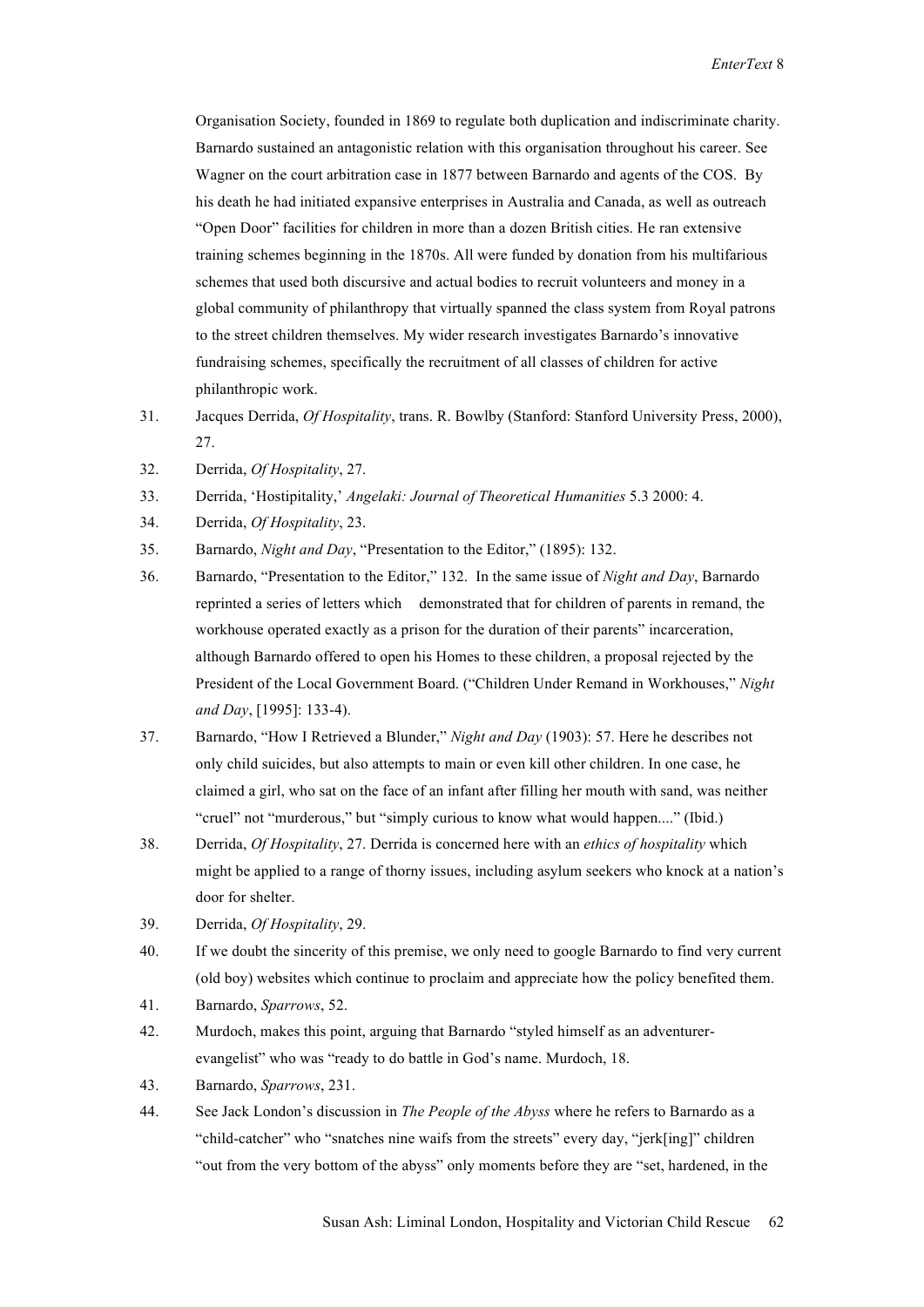vicious mould." (London, J. (1903). *The People of the Abyss*. Houndmills, Basingstoke: Macmillan, 1903, 253-4, accessed online,

http://london.sonoma.edu/Writings/PeopleOfTheAbyss

- 45. Barnardo, "Is Philanthropic Abduction Ever Justifiable?", *Night and Day* (1885): 150.
- 46. Barnardo, "Is Philanthropic Abduction Ever Justifiable?", 151.
- 47. Murdoch's research in the Barnardo organisation's archives indicates that by the mid-1880s "hardly any children" actually entered the Homes as a result of the night expeditions, although the notion of the evangelical prophet with the bull-nose lantern continued to operate as a "powerful image for fund-raising literature" (Ibid. 18).
- 48. Barnardo, "A Romance of the Slums," *Night and Day* (1898): 65. Other periodicals at that time also document Barnardo's continued employment of several men for peripatetic searches. For example, in *The Woman at Home*, Marion Leslie wrote that Barnardo employed "twenty experienced agents" who "continually" paid "visits to common lodging houses, tramps" kitchens, casual wards, the poorest city lanes, alleys and marketplaces, in search of the waif and stray class. Leslie may have recycled Barnardo's own rhetoric, but the explicit number (twenty) of agents indicates ongoing practices. *The Woman at Home*, n. d., Nineteenth Century U. K. Periodical, database, accessed 17 November 2008, http://find.galegroup.com/ukpc.
- 49. Barnardo, "Street Arabism: A Review," *Night and Day,* (1880): 94-5. While less critical of Andrew Mearns' influential exposé, "The Bitter Cry of Outcast London: An Inquiry into the Condition of the Abject Poor" (1883), Barnardo did publish his own "Bitter Cry" in which he claims that the "dreadful disclosures" (141) by Mearns were not only long familiar, but in fact "almost decent" compared to his own experience of "abominations" so extreme that even he was "almost compelled" to almost give up visiting. ("The Bitter Cry of the Outcast Children," *Night and Day* (1883: 140-141).
- 50. Barnardo, "Personal Notes," *Night and Day* (1885): 23.
- 51. Barnardo, "Personal Notes," 23.
- 52. Barnardo's first reference to Pelham's own "touching" stories occurs in *The Children's Treasury* (1 November 1874 n. p.).
- 53. Barnardo, *Sparrows*, 243.
- 54. Barnardo, *Sparrows*, 221.
- 55. Barnardo, *Sparrow*, 111-112.
- 56. Barnardo, *Sparrows*, 172.
- 57. Barnardo, *Sparrows*, 195.
- 58. Barnardo, *Sparrows*, 195.
- 59. Barnardo, *Sparrows*, 219.
- 60. Barnardo, *Sparrows*, 220.
- 61. Barnardo, *Sparrows*, 220-221.
- 62. Derrida, *Of Hospitality*, 61.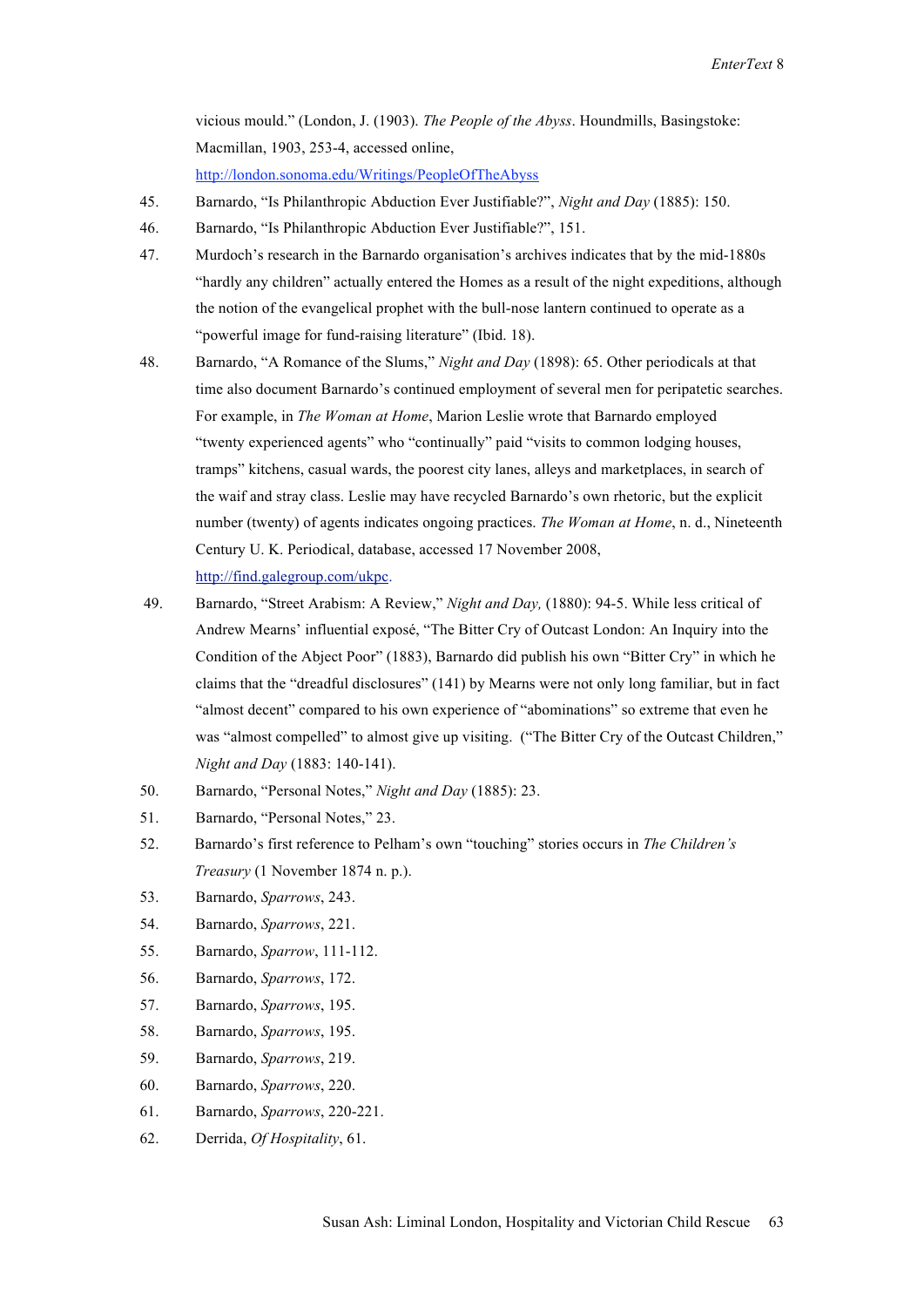- 63. See Gillian Wagner's comprehensive and critical biography, *Barnardo* (London: Weidenfeld and Nicolson, 1979).
- 64. According to Andrew Lloyd Webber's website, this meeting and the consequent tour of late night London is one episode in his first collaboration with Tim Rice, a 1965 musical based on Barnardo's early work, unperformed until 2005, its  $40<sup>th</sup>$  anniversary, but also the hundredth anniversary of Barnardo's death. In 2008, the pair released rights for amateur performance, and included a clip from a production in Ilford (near Barnardo's headquarters in Barkingside. Ironically, promoted as a "true-life" story about Barnardo (which stretches the truth), Webber and Rice will donate a portion of their related income to Barnardo's until the end of 2010.
- 65. Barnardo, "God's Hand," 31.
- 66. Barnardo, "God's Hand," 31.
- 67. Barnardo, "God's Hand," 31.
- 68. Barnardo, "God's Hand," 31.
- 69. Barnardo ,"God's Hand," 31.
- 70. Barnardo, "God's Hand," 31.
- 71. Barnardo ,"God's Hand," 31.
- 72. Shurlee Swain, "Centre and Periphery in British Child Rescue Discourse," in *Rethinking Colonial Histories: New and Alternative Approaches*, ed. S. Furphy, (Melbourne: RMIT Publishing, 2008), 158.
- 73. Grace Kehler, "Gothic Pedagogy and Victorian Reform Treatises," *Victorian Studies* 50.3 (2008): 439.
- 74. Kehler, 438.
- 75. Swain, 158.
- 76. Jeanne Elders DeWaard, "'The Shadow of Law': Sentimental Interiority, Gothic Terror, and the Legal Subject," *Arizona Quarterly* 62.4 (2006): 4; 6.
- 77. DeWaard, 21.
- 78. Barnardo, "God's Hand," 21.
- 79. I am not suggesting that Barnardo was merely concerned with his reputation according to titled (potential) benefactors. Another "true account" of Barnardo's early work in "The Shades" takes place before Barnardo's crucial meeting with Lord Shaftesbury. In "The Story of Carrots," (also published in *The Children's Treasury*) Barnardo relates the "tragic fate" of an eleven year old boy, known as "Carrots by his fellow street-arabs," whom Barnardo met late one night at "The Shades." He writes that he didn't believe he had sufficient room in his shelter to admit Carrots that night, and a few days later he learns the child had died from exhaustion and "want of food." The fact of death, its looming proximity, as Carrots is found already cold in a hogshead barrel, is associated with the site, and subsequently, Barnardo uses this event near "The Shades" as the reason for his inclusive policy, his branded "ever-open doors." (S. Barnardo and J. Marchant, eds. "The Story of Carrots," in *The Memoirs of the Late Dr. Barnardo*, London: Hodder and Stoughton, 1905, 353-4.